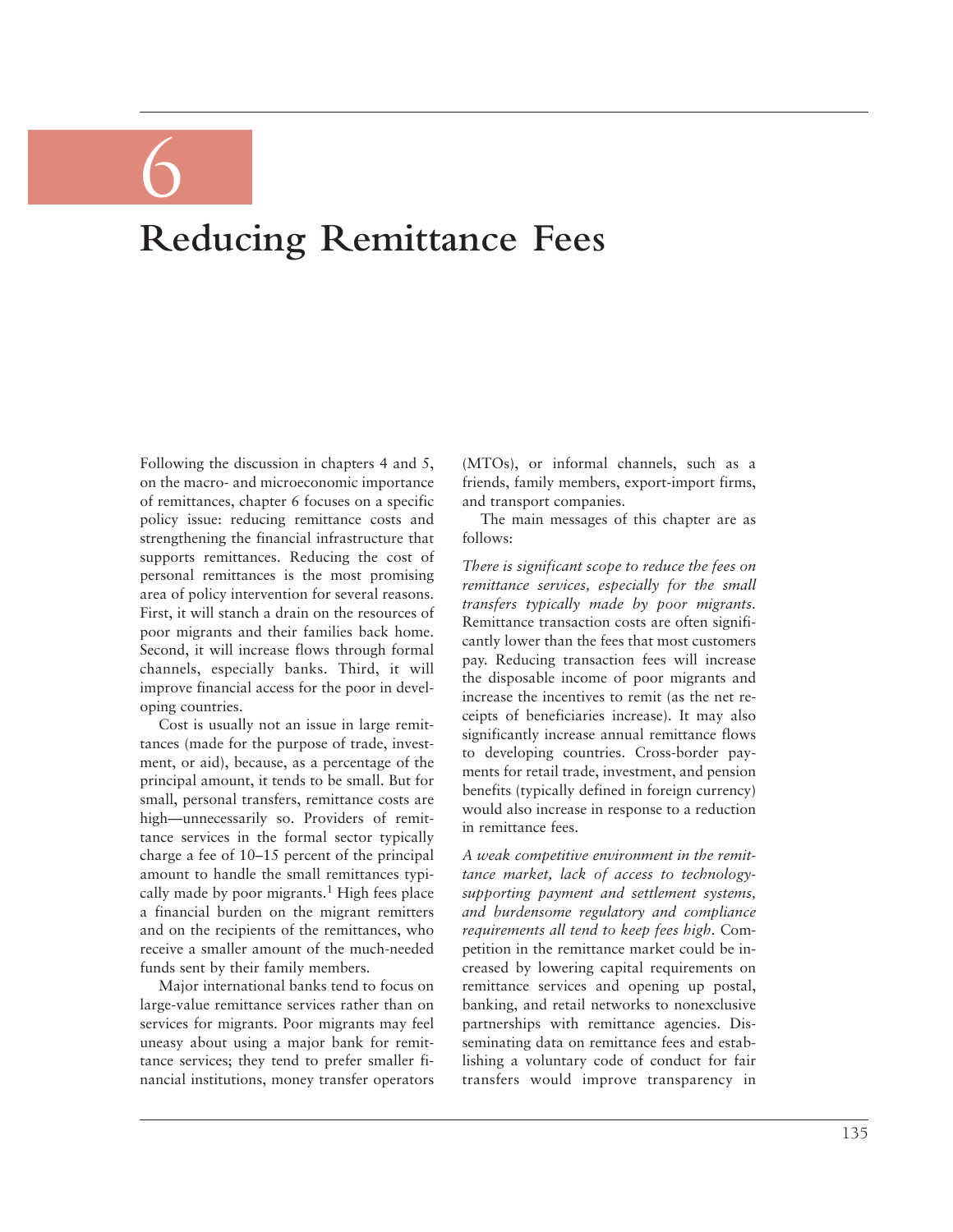remittance transactions. In countries with exchange controls, efforts to align the official and the market exchange rates would reduce the foreign-exchange spread in remittance transactions.

*Reducing remittance costs and improving access to the financial system for migrants and their families will do more to encourage the use of formal channels than will regulation of so-called informal services.* While regulation is necessary for curbing money laundering and terrorist financing, overregulation of informal services may conflict with the objective of reducing remittance costs.

*Expanding migrants' access to banking services may enable remitters to bundle remittances and thereby take advantage of the lower fees available for larger remittances.* This would require expanding the banking network, allowing domestic banks from origin countries to operate overseas, providing identification cards to migrants, and facilitating the participation of savings banks, credit unions, and microfinance institutions in providing low-cost remittance services. Remittances, in turn, can be used to support financial products—such as deposits, loans, and insurance—for poor people, and to contribute to the financial development of the recipient economy.

The plan of this chapter is as follows. The first section describes remittance fees and costs in various remittance channels. It shows (a) that remittance fees paid by customers are high for smaller transactions, especially in low-volume corridors; (b) that the cost of providing remittance services need not be so high; and (c) that remittance flows to developing countries would increase if remittance costs were reduced. The next section examines the factors underpinning remittance fees—market competition, regulations, payment infrastructure, and technology—and suggests policies for reducing costs and fees. This section also briefly discusses the recommendations of the international Financial Action Task Force (FATF) to prevent misuse

of remittance systems for criminal purposes. The last section discusses complementarities between remittances and other financial products such as loans, deposits, and insurance. Finally, an annex to the chapter briefly describes the historical evolution of three major remittance service providers (Western Union, MoneyGram, and Bank of America) to provide a perspective on the remittance market.

### **Remittance fees and costs**

The remittance industry consists of formal **L** and informal fund transfer agents. Major competitors include a few large global players, such as the major money transfer operators (MTOs) and banks, as well as hundreds of smaller participants that serve niche markets in specific geographic remittance corridors. The informal fund transfer agents include friends, family, and unregistered MTOs such as *hawala* dealers and trading companies.

The price of a remittance transaction includes a fee charged by the sending agent (typically paid by the sender when initiating the remittance transaction) and a currencyconversion fee for delivery of local currency to the beneficiary in another country. (A stylized remittance transaction is presented in annex 6A.1.) Some smaller MTOs require the beneficiary to pay a fee to collect remittances, presumably to account for unexpected exchange-rate movements. In addition, remittance agents (especially banks) may earn an indirect fee in the form of interest (or "float") by investing funds before delivering them to the beneficiary. The float can be significant in countries where overnight interest rates are high.<sup>2</sup> Many recipients spend considerable time and travel considerable distances to collect remittances. These costs typically are not included in the price.

### *Remittance fees are high, regressive, and nontransparent*

Remittance fee pricing is complex, and rarely are senders informed about the full and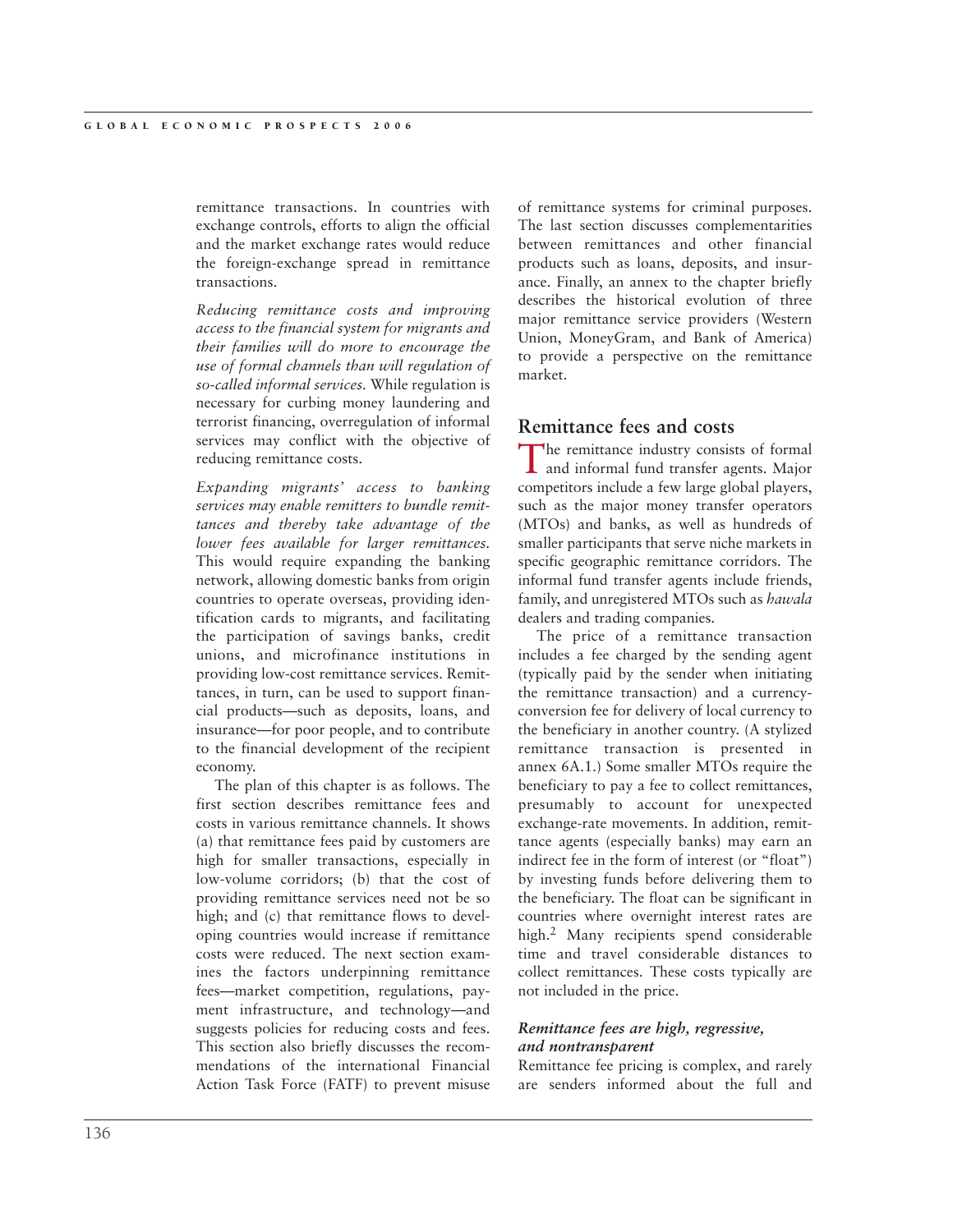precise price of a remittance transaction. Fees may be as high as 20 percent of the principal, depending on the remittance amount, channel, corridor, and transaction type. The average price is reported to have been around 12 percent of the principal in 2004 (Taylor 2004; Kalan and Aykut 2005). Prices are believed to have declined recently but are still very high in low-volume corridors. Currencyconversion charges are even less transparent than remittance fees; they, too, vary depending on the competitor, corridor, and channel, ranging from no charge in dollarized economies to 6 percent or more in some countries (Orozco 2004; Hernández-Coss 2004; Kalan and Aykut 2005).

Major MTOs such as Western Union and MoneyGram apparently charge higher remittance fees than banks and other financial institutions that offer remittance services to attract migrant customers (table 6.1). Informal channels such as *hawala* are reported to be cheaper than formal services. Some heavily traveled remittance corridors, such as United States–Mexico and South Africa– Mozambique, are much cheaper than others. Urgent transactions delivered in minutes cost much more than next-day transfers, and electronic transfers cost more than bank checks or drafts, because they also clear much faster than the latter.

The fee amount also depends on the remittance amount. Average remittance fees, as a percentage of money sent, decline rapidly as the transaction size increases, indicating scale economies and the potential advantage of bundling remittances—that is, the advantage of sending more funds, but less frequently. According to one firm's fee schedule, the cost of sending money from Belgium to Africa drops from 21 percent to below 4 percent as the transaction amount increases from 40 euros to 900 euros (figure 6.1). Similarly, the cost of remittances from the United States to Mexico (through the major MTOs) is more than 10 percent for \$100, but less than 3 percent for \$500 (figure 6.2).

In recent years, remittance fees have declined in high-volume corridors in response to several factors. First, global and regional MTOs have intensified their competition in mature corridors (United States–Latin America, for example), as new competitors have been attracted by high and growing remittance volumes. In the United States– Mexico corridor, for example, remittance fees have dropped nearly 60 percent since 1999 (box 6.1).<sup>3</sup> Second, Bank of America and

#### **Table 6.1 Approximate cost of remitting \$200**

Percent of principal amount

| <i>i</i> crecht of philosopal amount |             |              |            |         |
|--------------------------------------|-------------|--------------|------------|---------|
|                                      | Major MTOs  | <b>Banks</b> | Other MTOs | Hawala  |
| Belgium to Nigeria*                  | 12          |              | 9.8        |         |
| Belgium to Senegal*                  | 10          |              | 6.4        |         |
| Hong Kong, China, to the Philippines | 4.5         |              |            |         |
| New Zealand to Tonga (\$300)         | 12          |              | 8.8        |         |
| Russia to Ukraine                    | 4           |              | 2.5        | $1 - 2$ |
| South Africa to Mozambique           |             |              |            |         |
| Saudi Arabia to Pakistan             | 3.6         | 0.4          |            |         |
| United Arab Emirates to India        | 5.5         | 5.2          | 2.3        | $1 - 2$ |
| United Kingdom to India              | 11          | 6            |            |         |
| United Kingdom to the Philippines    |             | $0.4 - 5.0$  |            |         |
| United States to Colombia            |             | 17           | 10         |         |
| United States to Mexico              |             | 3            | 4.7        |         |
| United States to Philippines         | $1.2 - 2.0$ | $0.4 - 1.8$  |            |         |
|                                      |             |              |            |         |

*Source:* Brocklehurst 2004; Orozco 2004; Gibson, McKenzie, Rohorua 2005; Hernandez-Coss 2004; Ratha and Riedberg 2005; Kalan and Aykut 2005; Andreassen and others 2005.

\*World Bank survey of African diasporas in Belgium.

*Note:* Figures do not include currency-conversion charge.

— Data not available.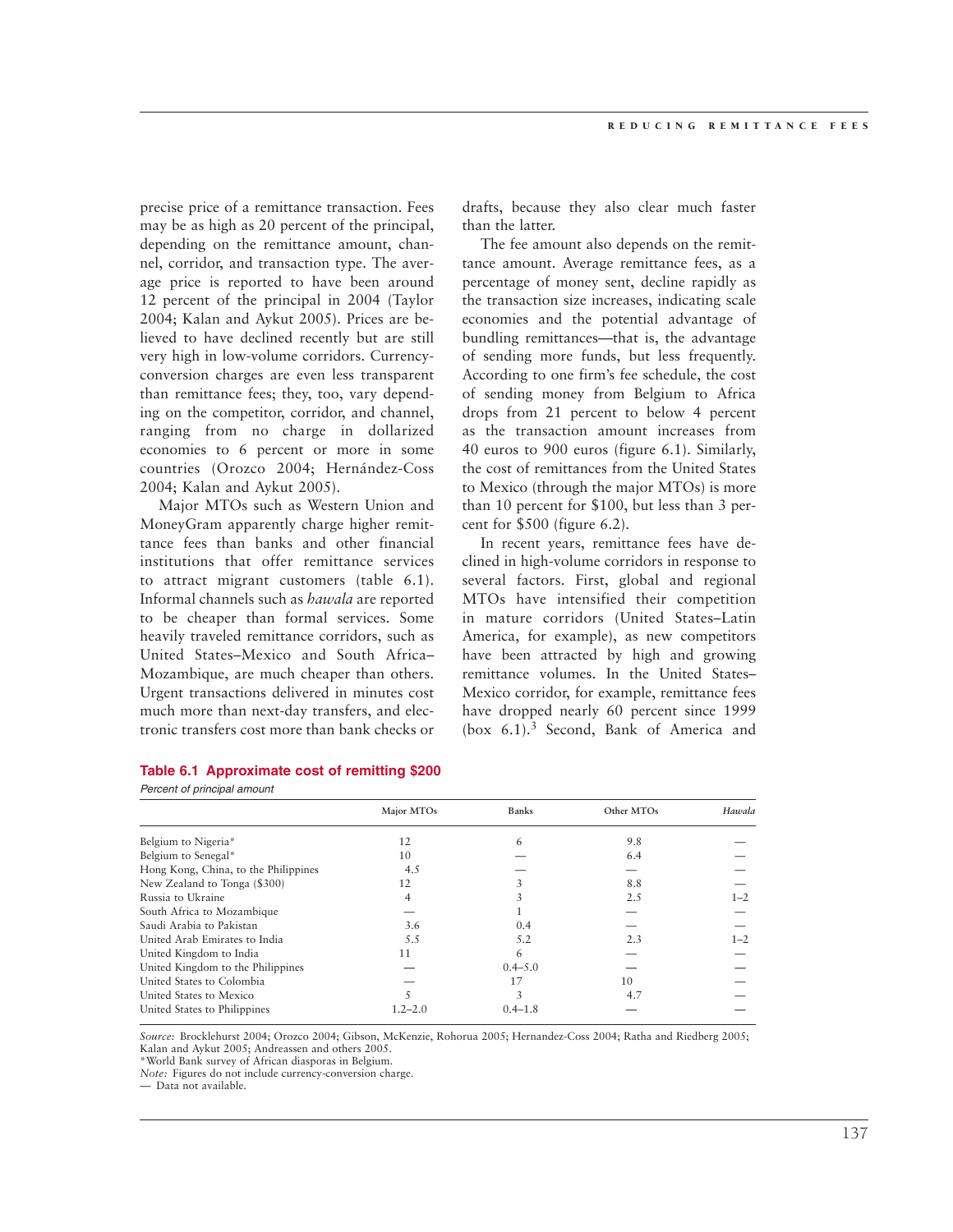

other banks in source countries are using minimal transfer fees to attract migrant accounts, while a growing number of banks in recipient countries (including ICICI and Bancomer) are competing for remittance customers. Third, the use of Internet-based technology for messaging and advanced clearing and settlement has reduced the cost of remittance transactions. In some countries, new remittance tools have emerged, based on cell phones (see box 6.6) and smart cards. Finally, government

policies to improve transparency in remittance transactions (as in the United Kingdom), provide financial training to migrants (as in the Philippines), and establish bilateral initiatives (such as the Partnership for Progress between the United States and Mexico) have helped reduce remittance costs.

These positive developments remain the exception. In most corridors, particularly the low-volume corridors, remittance fees continue to be very high. In the New Zealand–Tonga corridor, for example, fees are about three times as high as those in the United States–Mexico corridor. The wide gap between remittance fees and costs shows that both should be reduced.

### *The cost of a remittance transaction appears to be far lower than the price*

Service providers' remittance costs appear to be much less than the fees charged to customers. Domestic transfer fees are only a fraction of the cross-border remittance fees (net of the currency-conversion charge). The cost of a domestic automated clearinghouse (ACH) payment in the United States is one-third of a cent. Domestic transfers using Visanet cost 2 cents per transaction, as opposed to 51 cents

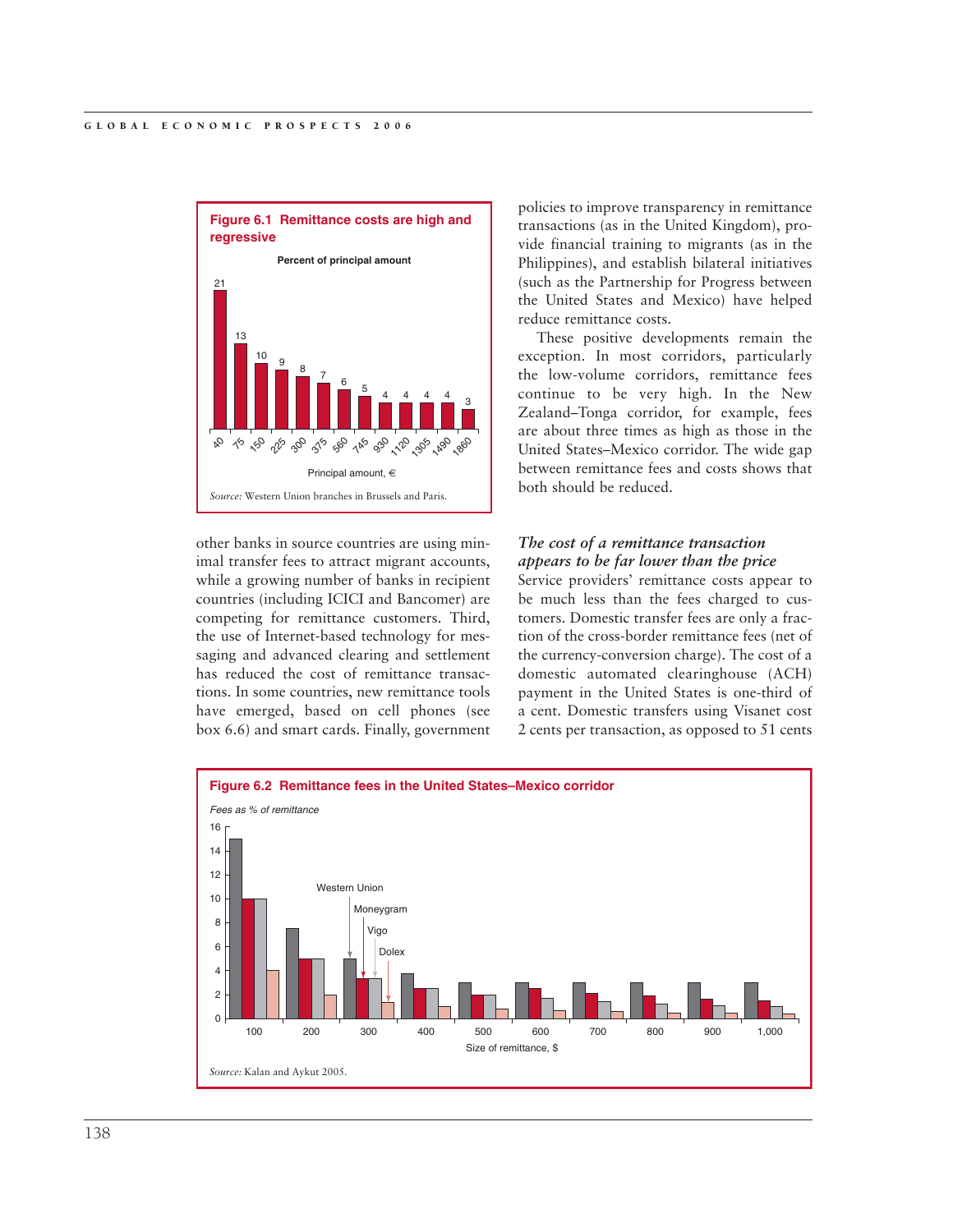# **Box 6.1 Decline in remittance costs in the United States–Mexico corridor**

The cost of sending \$300 from the United States<br>to Mexico declined nearly 60 percent between 1999 and 2005—from \$26 to \$11 (according to PROFEC data, see figure). The decline can be traced to greater competition. Prices generally remained stagnant when one MTO dominated the transmission service through exclusive contracts with distributors. Practitioners inside the industry cite the breakup of these exclusivity contracts and the entry of new competitors—especially banks—into the corridor as key events leading to a steady decline in prices.

Starting with Citibank's acquisition of Banamex in 2001—a \$12.5 billion deal reportedly motivated by the attractiveness of Banamex's remittance business, U.S. banks have increased their stake in the United States–Mexico remittance market in the past two years. Being able to use the *matricula consular* identification card to establish identity when opening an account has helped this process. The card is

per transaction for international transfers (Brocklehurst 2004). In some corridors, fees for international remittances are as low as \$1.80 per transaction (London-Manila), which hints at a falling lower bound for the cost of remittances. The fact that some banks have been offering free remittance services as loss-leaders to attract new business suggests that the actual cost of remittances is modest. Courier services that offer remittances also charge small fees for this additional service. Finally, industry cost estimates as well as other calculations presented below suggest that remittance costs are not very high.

The cost of providing remittance services varies with the business model used by the service provider. Western Union, MoneyGram, and Vigo use agents who pay all operating costs in exchange for their franchise and a commission on sales. In the "branch" model used by Dolex and many of the smaller



accepted as a valid identity document in 32 U.S. states, more than 1,000 police stations, 409 cities, 125 counties, and 280 banking institutions.

regional MTOs, the fixed and operating costs associated with each branch are paid by the MTO. By leveraging existing businesses on a commission basis, the agency model is much less capital-intensive than the branch model and can be expanded rapidly through partnerships, but it has higher variable costs.<sup>4</sup> In both models, relatively high fixed costs are associated with transaction-processing operations, compliance with regulatory requirements, marketing, and administration.<sup>5</sup>

Data on MTOs' costs of providing remittance services are hard to obtain. However, an analysis of profitability of the market leaders<sup>6</sup> using publicly available financial statements suggests that remittance costs are significantly lower than the fees charged to customers. Western Union has sustained operating margins that are at least 50 percent higher than other MTOs and industry peers in the payments and electronic processing market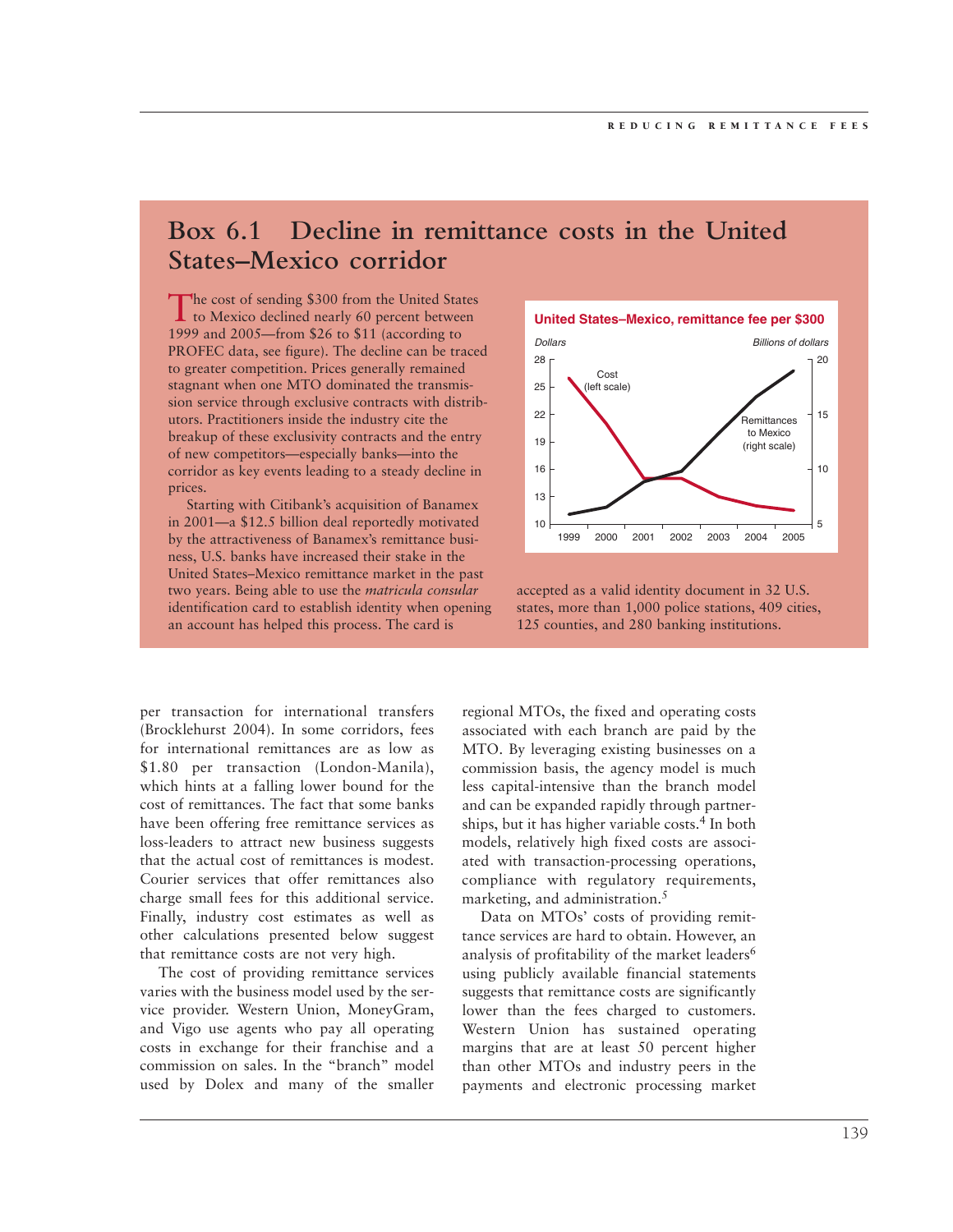(table 6.2).<sup>7</sup> Its operating profit *per remittance transaction* may have averaged \$8 to \$9 in 2004. This is consistent with an earlier annual report (Western Union 2000) that put the company's operating profit at \$684 million (or 30 percent of its \$2.3 billion revenue). The operating profitability of the other major market players (MoneyGram and Dolex) has been in the range of 15–20 percent (table 6.2). A very simple model for Western Union (which assumes that agency commission costs are 35 percent of revenues after deduction of fixed costs and that all other costs are fixed costs) suggests that average transaction fees could be reduced by as much as one-third while maintaining operating margins within the same range as those of other major MTOs and peers. Reducing these operating profits to zero would provide a rough estimate of the breakeven cost for these firms. Such an exercise reveals that the break-even fee for Western Union is probably around \$9 per transaction and would fall below \$5 if the volume of transactions were to double (box 6.2). Although it would be unreasonable to suggest that any company reduce its prices to cost, this simple model does appear to indicate that there is considerable latitude for reductions in transaction fees within the higher-priced corridors.

A more direct way of estimating the cost of a remittance transaction in a hypothetical MTO is to add up plausible cost components,

#### **Table 6.2 Operating profits of major MTOs** Percentage of revenue

**2004**

|                                                                            | $\sim$ $\cdots$ |
|----------------------------------------------------------------------------|-----------------|
| First Data Corporation, Western Union                                      |                 |
| money transfer operations <sup>a</sup>                                     | 32              |
| MoneyGram money transfer operations                                        | 1.5             |
| Global Payments money transfer operations,<br>including Dolex <sup>b</sup> | 20              |
| Peer group averageb                                                        | 18              |

*Source:* Yahoo Finance Database financial summaries; Kalan and Aykut 2005; Piper Jaffray Equity Research; MoneyGram International.

a. 90 percent Western Union; 50–55 percent non-United States/Canada consumer-to-consumer money transfers. b. Includes American Express, Total System Services, DST Systems, Sunguard Data Systems, and Fiserv. These companies are not directly comparable to the MTOs as they are not necessarily in the money transfer business.

such as staff to process the transaction and provide security, rental of the premises, fixed costs (including franchise licensing), the cost of network and technology, and administrative costs for regulatory compliance.8 This methodology yields a cost estimate of \$5.50 for the first remittance transaction (table 6.3). Because most remittance transactions tend to be repetitive—the same amount is remitted from the same location to the same beneficiary—the cost for subsequent transactions drops to \$3.60 (less staff time is required). It drops to under \$3 per transaction if electronic processing is used.

Admittedly, the calculations in table 6.3 are based on a theoretical model of a basic

### **Table 6.3 Estimating the cost of a remittance transaction**

Cost in dollars

| First       | Subsequent  | Electronic |                                                                                                     |
|-------------|-------------|------------|-----------------------------------------------------------------------------------------------------|
| transaction | transaction | processing | Explanation                                                                                         |
| 2.50        | 0.83        | 0.50       | 10 minutes of staff time at \$15 per hour                                                           |
| 0.17        | 0.17        | 0.17       | 10 minutes of staff time at \$1 per hour                                                            |
| 0.27        | 0.27        | 0.27       | \$40 million system cost recovered over<br>10 years; 2,000 branches with<br>20 transactions per day |
| 0.60        | 0.60        | 0.60       | 1 minute international phone call                                                                   |
| 1.50        | 1.50        | 1.50       | \$30 rent per day; 20 transactions per day                                                          |
| 0.50        | 0.50        | 0.50       | Compliance, general overhead                                                                        |
| 5.54        | 3.60        | 2.94       |                                                                                                     |
|             |             |            |                                                                                                     |

*Source:* Ratha and Riedberg 2005.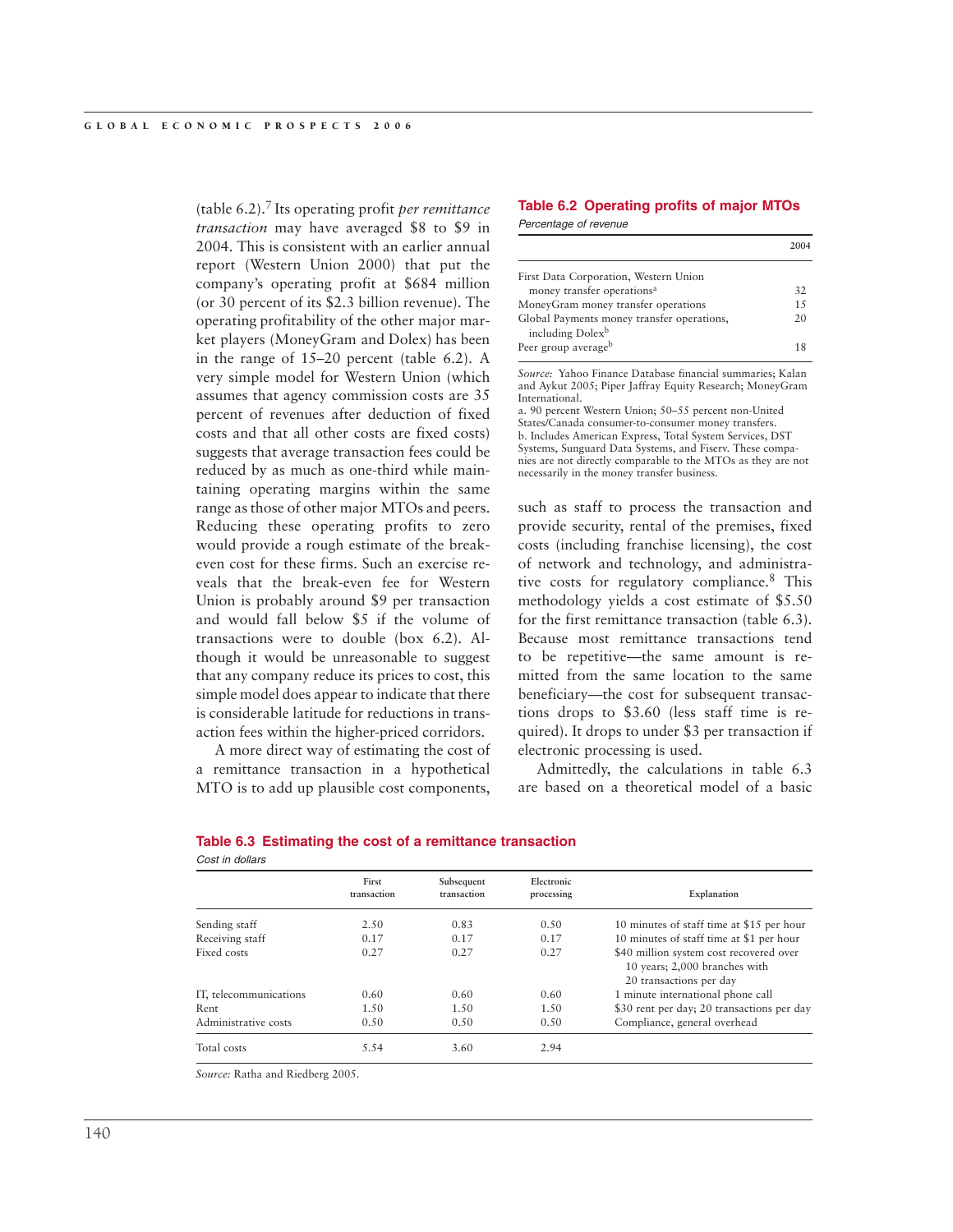# **Box 6.2 Estimating remittance industry costs**

Remittance industry costs are difficult to obtain. Isolating the cost of remittance services is difficult in the case of financial institutions that provide other services as well. Estimating costs is not easy even in the case of dedicated remittance service providers because of the differences in the quality and reliability of remittance services (only some providers give customers legal redress). In Remittance industry costs, therefore, we have used publicly available information on Western Union, the largest MTO that is also a publicly listed company.

We used a simple model to estimate a break-even fee for Western Union's international money transfer operations. The model suggests that for Western Union's operating margins on its international money transfers to drop to the peer group average of 17.8 percent (table 6.2), the average transaction fee would have to be lowered from \$22.90 to \$15.30 (column 2 of the table below)—very close to the company's current fee in several U.S. corridors. The model also indicates that the break-even fee at which the operating profit becomes zero is \$9.30 (column 3). This price is in the same range as MoneyGram's standard flat price in the U.S. corridors. A sensitivity analysis using this model suggests that the break-even fee would be \$6.50–\$7.00 if agency commissions were 25 percent, and around \$11 if commissions were 45 percent.



The figure illustrates how the break-even fee shown in the table decreases as the number of transactions increases. If transaction volume doubled from the current 76 million to 150 million, the lowest fee at which the international operation would remain profitable would be \$4.74.

|                                                                  | $2004$ data | Calculation assuming<br>peer group margin<br>of $18\%$ | Calculation<br>assuming<br>break-even margin |
|------------------------------------------------------------------|-------------|--------------------------------------------------------|----------------------------------------------|
| Operating margin (operating profit)<br>over revenue) $(\% )$     | 30          | 18                                                     | $\theta$                                     |
| Operating profit per transaction<br>(revenue minus costs) $(\$)$ | 8.8         | 3.9                                                    | 0.0                                          |
| Costs $(\$)$                                                     | 20.4        | 17.7                                                   | 15.7                                         |
| Agency commission, 35% of fee                                    | 8.0         | 5.3                                                    | 3.3                                          |
| Fixed costs                                                      | 12.4        | 12.4                                                   | 12.4                                         |
| Revenue (\$)                                                     | 29.3        | 21.6                                                   | 15.7                                         |
| Foreign-exchange commission                                      | 6.4         | 6.4                                                    | 6.4                                          |
| Fee                                                              | 22.9        | 1.5.3                                                  | 9.3                                          |

*Source:* Western Union financial statement for 2004.

*Note:* Reflects 76 million transactions in 2004. Fixed costs include marketing, administration, depreciation, and amortization, agency start-up, and other unidentified costs. Figures may not add up due to rounding errors.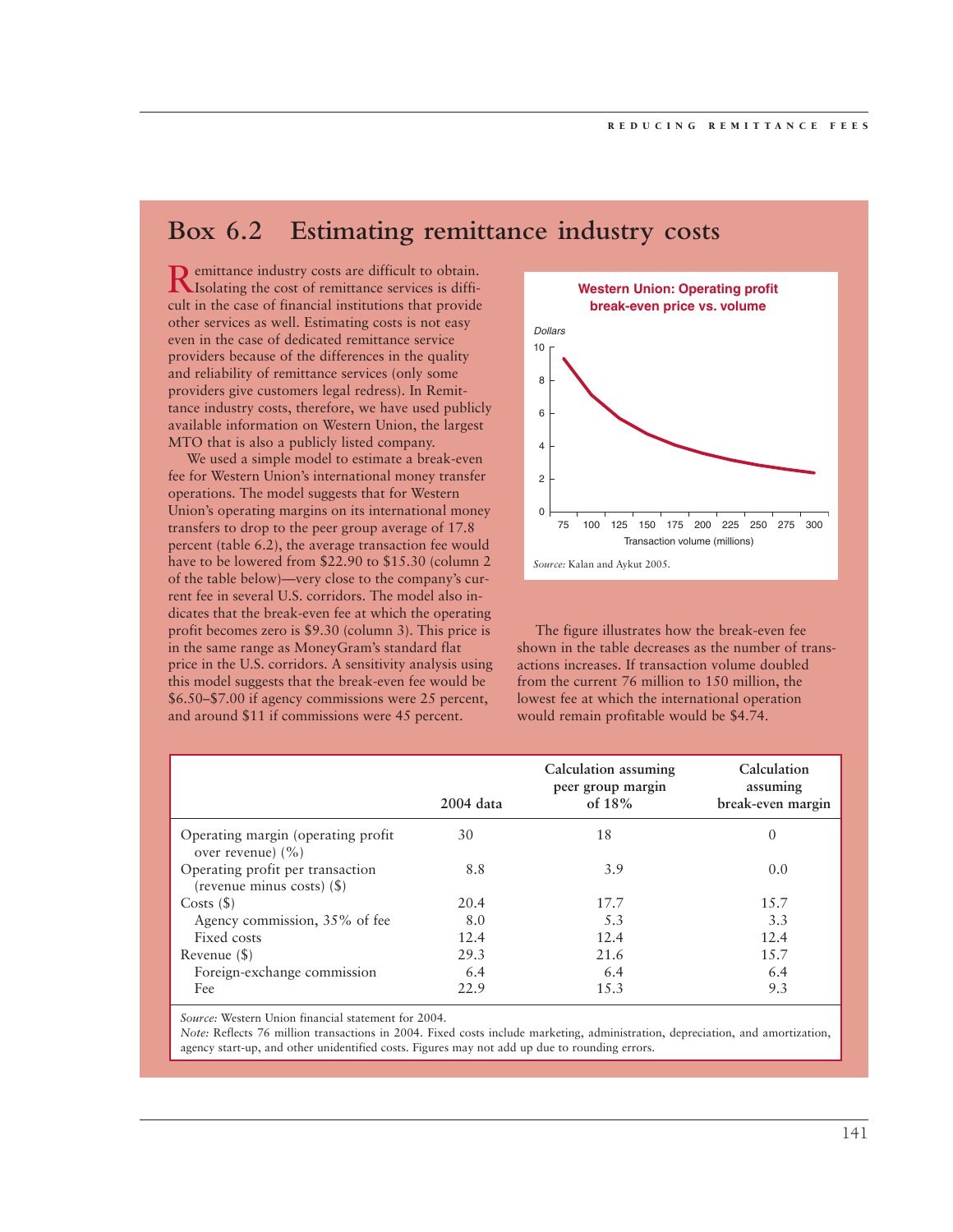remittance transaction that does not capture the global network and diversified services provided by major MTOs. Moreover, the model's assumptions are subject to considerable uncertainties, the greatest of which is that average costs would be higher if the number of transactions were smaller. It is worth noting, however, that many independent agents provide remittances as a side business: for them, fixed and variable costs could be significantly lower than for dedicated remittance service providers. Indeed, there may be a case for providing free remittance services in order to draw customers for other products and services, as practiced by certain banks.

Remittance costs should continue to fall under the influence of increased competition and better technology. Large MTOs may have considerable latitude to reduce fees while maintaining reasonable profit margins. In corridors where costs have already fallen significantly, further decline may be modest; but elsewhere there is scope for significant decline, especially with the volume of transactions rising rapidly.

### *Reducing remittance fees will increase remittance flows to developing countries*

Reducing remittance fees would increase the disposable income of remitters, encouraging them to remit more. It also might encourage smaller and more frequent remittances. And lower prices in a particular channel might encourage remitters to shift from other channels—notably informal ones.

The degree to which a fee reduction would result in an increase in flows depends on the purpose of the remittance. At one extreme, where the purpose is to meet a specific need payment for tuition, a medical emergency, a social ceremony, or the purchase of a gift item—the amount of remittance may not be sensitive to the remittance fee. At the other extreme, remittances by a poor, cash-strapped remitter may be highly cost elastic. Similarly, remittances meant for investment are likely to be cost elastic. In reality, most remittance transactions fall between these two extremes. Even when remittances are driven by altruism, they will tend to be cost elastic, as evidenced by the literature on charity, which shows that people tend to donate more as the cost of donating declines (box 6.3).

In a recent survey of Senegalese migrants in Belgium, two-thirds of the migrants said they would send more if the cost of sending went down. In a survey of Tongan migrants in New Zealand, 30 percent of remitters said they would increase the amount of remittances by 0.74 percent (on average) if costs fell by 1 percent (Gibson, McKenzie, and Rohorua 2005). That survey found the overall cost-elasticity of

# **Box 6.3 Even charitable donations are sensitive to cost**

Charitable donations and bequests, like altruistic remittances, increase when the costs of such actions decline. In one of the best-known early studies of the responsiveness of gift-giving to tax deductions, Feldstein and Taylor (1976) estimated a price elasticity of the amount given of  $-1.3$ .<sup>a</sup> Although this finding has been challenged on the ground that giftgiving responds more to temporary changes in the cost of giving (Glenday, Gupta, and Pawlak 1986), the general agreement is that people give more when

it costs less to do so (Cordes 2001). The literature on charitable bequests reaches a similar conclusion. Bakija, Gale, and Slemrod (2003) estimate a price elasticity of  $-2.14$  for charitable bequests.

aIn the United States, taxpayers can deduct the amount of charitable contributions from their income for tax purposes. Thus, Feldstein and Taylor (1976) view an increase in the income tax rate as a decline in the price of charitable donations.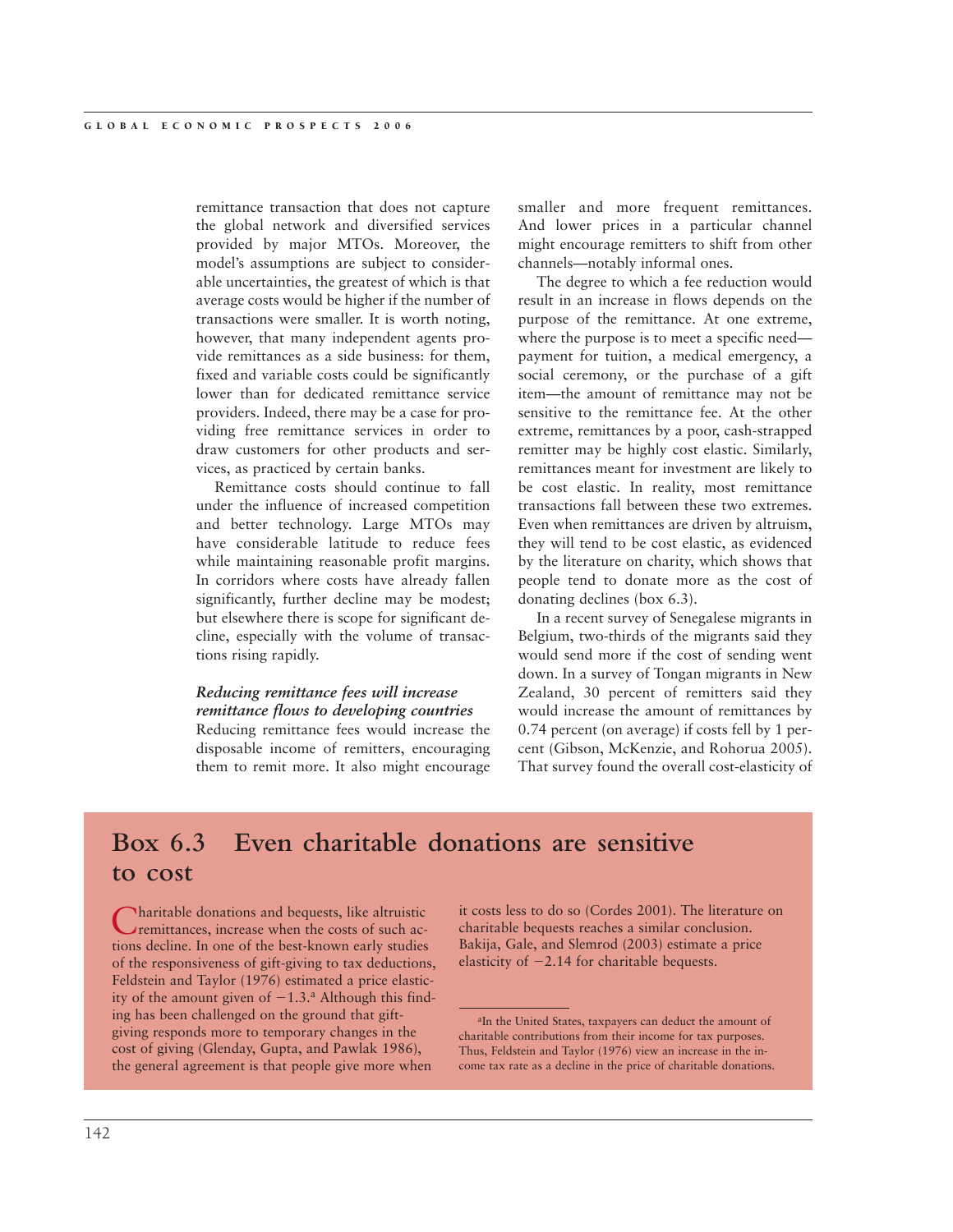remittances with respect to the fee (averaging the elasticity over those who would increase remittances and those who would not) to be –0.22. Based on this estimate, Gibson and others (2005) calculate that lowering the fixed cost of sending money through banks and MTOs from New Zealand and Tonga to competitive levels in the world market would result in a 28 percent increase in remittances from existing remitters. It might also induce some nonremitters to start remitting.<sup>9</sup>

If the cost elasticity  $(-0.22)$  of the New Zealand–Tonga study were applicable to all developing countries, a reduction in remittance cost from 12 percent to (say) 6 percent could result in an 11 percent increase in annual remittance flows to developing countries*.* One caveat to this calculation is that the cost elasticity applies only to highcost corridors, which also tend to have low volumes. In corridors where the remittance cost is already low, further decreases may not increase flows. For example, a fee reduction by a major MTO may not produce much effect if a major part of the flows is already moving through low-cost informal channels. This is confirmed by the World Bank survey of Senegalese migrants in Belgium; half of the respondents who paid remittance fees of 20 percent or more said they would send more if costs were halved; not even one-fourth of those who paid less than 10 percent said they would send more (table 6.4). Almost 75 percent of the Senegalese migrants who send money through the large MTOs said that

#### **Table 6.4 Remittances are more costelastic when costs are higher**

|                          | % of respondents who would<br>remit more |         |  |
|--------------------------|------------------------------------------|---------|--|
| Cost<br>(% of principal) | Senegal                                  | Nigeria |  |
| $1 - 9$                  | 23                                       | 64      |  |
| $10 - 19$                | 50                                       | 67      |  |
| 20 and above             | 50                                       | 83      |  |

*Source:* World Bank Survey of Senegalese and Nigerian diasporas in Belgium.

they would send more if the costs were lowered, a result confirmed by findings from a World Bank survey of the Nigerian diaspora in Belgium.

An indirect implication for cost elasticity may be drawn from Yang's (2004) finding of an elasticity of 0.6 for remittance receipts denominated in Filipino pesos with respect to the peso–dollar exchange rate. Applying this elasticity to a remittance transaction of \$150, if the remittance fee were halved from (say) 12 percent to 6 percent, remittance receipts would rise by 3.6 percent, or \$5.4, while the remittance fee would decline from \$18 to \$9.31.<sup>10</sup> If the same elasticity were to apply to the entire flow of remittances to developing countries, remittance receipts, in response to a halving of costs would increase significantly, by more than \$5 billion using only recorded flows, and more than \$8 billion using both recorded and unrecorded flows.

Reductions in remittance fees would also be likely to increase other cross-border retail flows such as transfers from public and private institutions to individual beneficiaries (pensions, child-care payments), small-value payments in exchange for goods and services, acquisitions of assets, and debt servicing.11 In more developed countries, migrant remittances are only a small share of retail payments, which, in turn, are a fraction of wholesale payments. But in developing countries, especially in smaller and poorer countries, remittances are a significant source of funding in relation to the size of the economy and, therefore, of the retail payment system. A reform of the retail payment system to facilitate remittances would probably benefit other (not easily quantifiable) components of retail payments.

Based on the evidence presented above, notably the finding that the cost elasticity of remittances is negative, policies that aim to lower remittance costs by increasing access to banking services, promoting competition, and disseminating information have the potential to provoke sizeable increases in remittance flows to developing countries.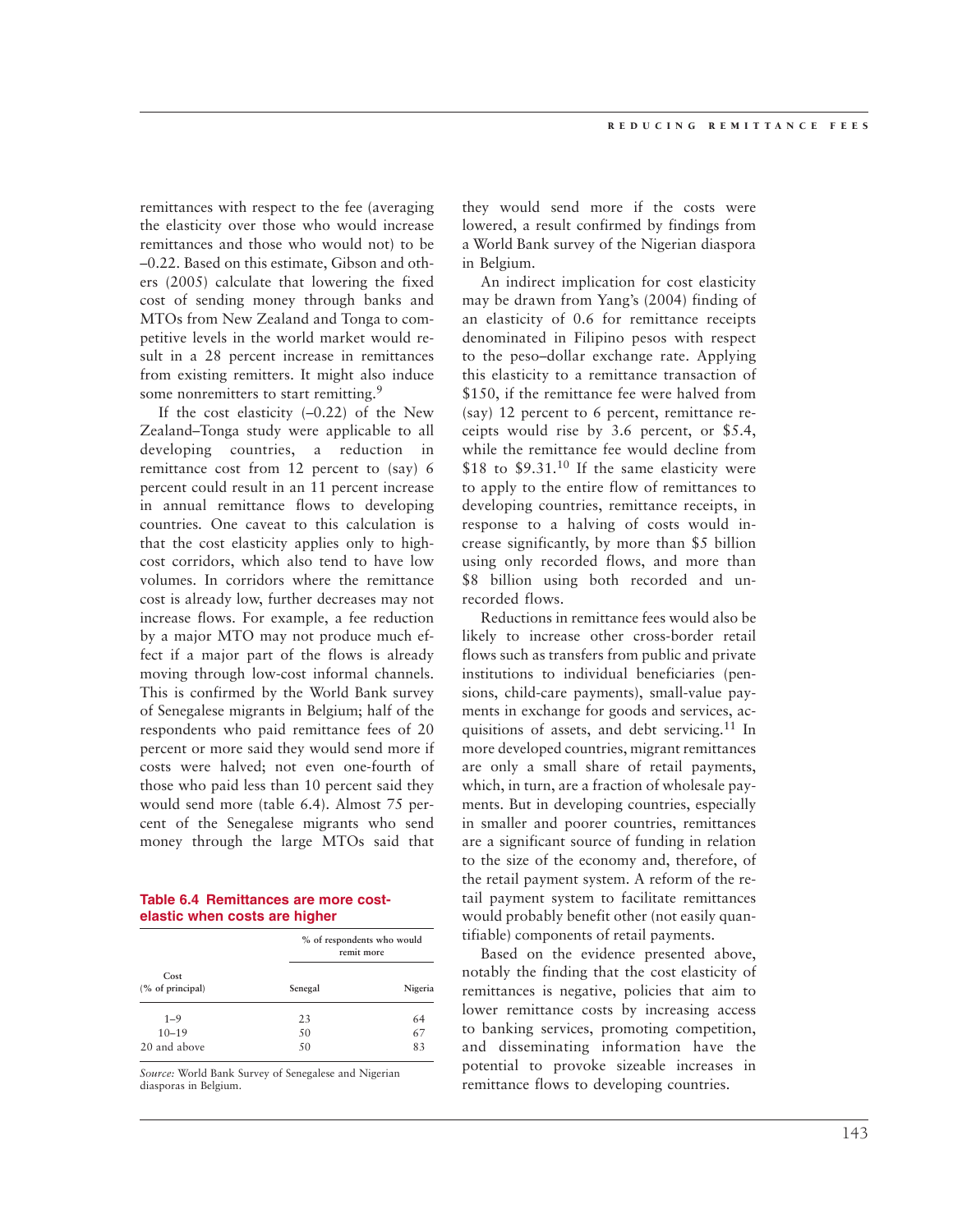### **Factors underpinning high remittance fees**

W/hat accounts for high transaction costs in the remittance business? Are they related to large sunk costs, regulatory measures that restrict competition, or the lack of access to low-cost public infrastructure (such as payments systems)? Do exchange controls, country risks, or other specific factors keep the cost of cross-border transfers higher than those of domestic transfers?

Before answering these questions, it is worth noting some general findings from a cross-country regression analysis of remittance fees (Freund and Spatafora 2005). Remittance fees tend to be higher in corridors in which bank concentration is high and competition low (as reported in chapter 4, table 4A.2.2). They tend to be lower in more developed financial sectors (proxied by the ratio of deposits to GDP) in the recipient country and in dollarized economies and other economies that present low exchange-rate risk. Greater credit risk<sup>12</sup> reduces the willingness of agents to provide remittance services. Finally, high wages at the recipient end (as proxied by domestic output) are associated with more costly remittance services. These results, which should be treated as indicative rather than conclusive, suggest that measures to increase competition among remittance-service providers and to reduce financial risk and exchange-rate volatility are likely to reduce the transaction costs associated with remittances.<sup>13</sup>

Several factors related to conditions in the corridor and in the sending and receiving countries have significant impacts on remittance pricing. Two corridor-related factors that have a significant impact on price are the (potential) level of competition in the corridor and special arrangements with postal systems to handle distribution.

A high level of competition may considerably reduce remittance prices in a corridor. The level of competition in a corridor can be proxied by remittance volume, since high-volume corridors attract more competi-



tors, particularly small niche players that compete primarily on price. The relatively lower prices in high-volume corridors, such as United States–Mexico and Saudi Arabia– India, can be ascribed in part to the presence of regional and smaller players, in addition to the major MTOs (and in part to scale economies). The remittance prices of the global market leader, Western Union, are significantly lower in the high-volume U.S. corridors than elsewhere (figure  $6.3$ ).<sup>14</sup>

High volume in a corridor does not always guarantee high competition, however. *Exclusive* access to an extensive distributional network (such as a post office network) may distort competition in the corridor. Using post offices as money transfer agencies can give an MTO a significant advantage, because the postal system almost always offers the most extensive distribution networks in both sending and receiving countries, particularly in rural areas. Exclusive arrangements with postal systems have been employed by the two largest MTOs, Western Union and MoneyGram.

Exclusive arrangements can block or bar entry by small competitors and may thus allow the company that enjoys the arrangement to maintain a high price premium. Moreover, exclusive arrangements with the post office, typically a trusted and ubiquitous presence, may facilitate price leadership and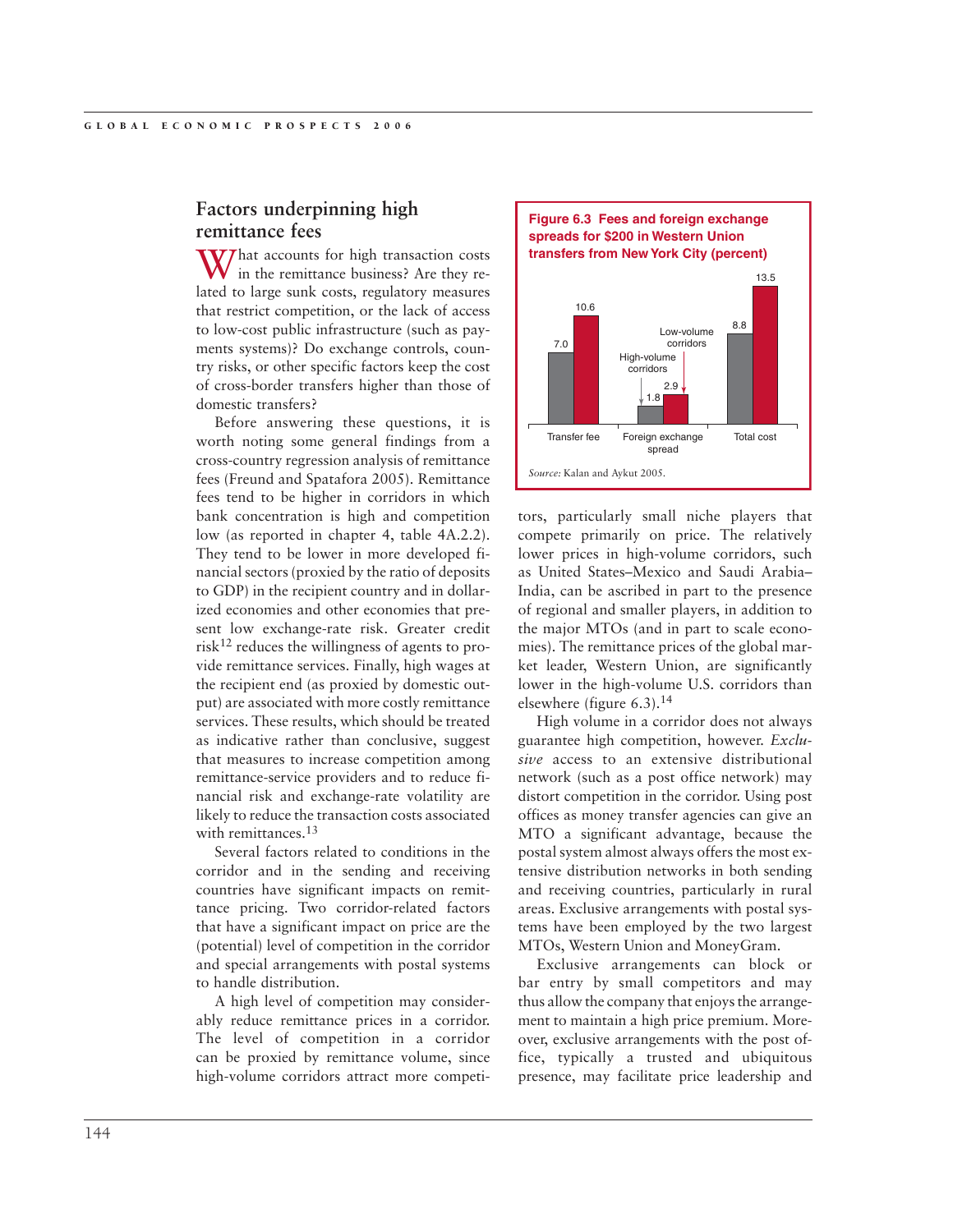

**b. Fees and foreign exchange spread for \$200 remittance, United States–Vietnam corridor**



**c. Western Union price premium over MoneyGram for \$200 remittance when Western Union has post office link**



price signaling—thereby raising the fee structure across the board. For example, arrangements with the postal systems in France and Morocco may help explain Western Union's ability to charge significantly higher fees in that corridor than its major competitor, MoneyGram (figure 6.4a). However, in the United States–Vietnam corridor, where MoneyGram has such an arrangement, Western Union lowers its price to the same level as MoneyGram's, whereas MoneyGram charges higher foreign-exchange commissions (figure 6.4b).

At the global level, Western Union's price premium over MoneyGram's fees, even in high-volume corridors, appears to be significantly higher when the company has a link with the postal system in either the sending or receiving country (figure 6.4c).<sup>15</sup> On the other hand, when MoneyGram, which almost always offers lower prices than Western Union, has the agency relationship with the post office, its strong distribution advantage forces Western Union to lower its prices to compete in the corridor.

Other factors that appear to have an impact on corridor pricing include active participation of banks, credit unions, or other nonbank financial institutions in the remittance market; cultural and geographic commonality with a group of countries that includes one highly competitive, high-volume corridor with lower prices; the size of informal transfer network in the corridor; and government policy initiatives within the corridor.

Regulatory and policy decisions have a significant effect on remittance costs. In a recent survey of providers of remittance services in the United States, 40 percent of those surveyed cited the process of getting a license as the chief barrier to their operation, followed by building a compliance system (figure 6.5). In the United States, remittance service providers are supervised by state departments of consumer affairs and banking. Not all states have specific regulations on remittances. And registration requirements vary widely from state to state (annex 6A.2). To set up a money transfer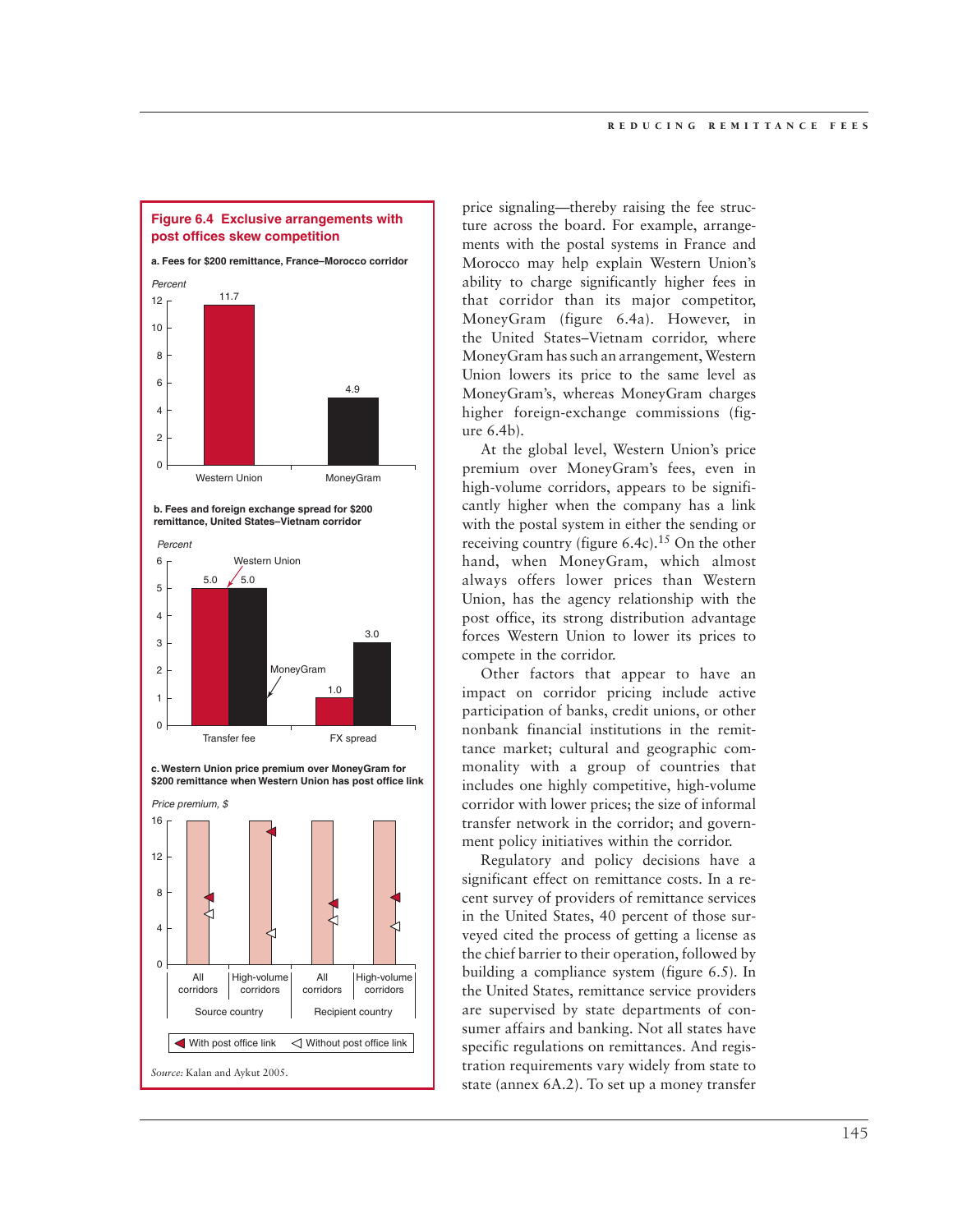

business with offices in all 50 states would require net worth and bonds of more than \$5 million (Ratha and Riedberg 2005). Although bond and capital requirements protect consumers and deter fraudulent practices, the wide variation in requirements from state to state, mirrored in wide variances among countries, can be confusing and costly, thereby discouraging competition from new, smaller players. Many countries, including France, Italy, and the Russian Federation, require a provider of remittance services to be a fully licensed bank or financial institution. Only recently did Germany allow remittances to be conducted under a financial institution license instead of under banking regulations. Costly and stringent licensing requirements, like bond and capital requirements, discourage the entry of smaller players that could provide effective competition in many remittance corridors.

### *Regulating informal remittances may raise costs*

Since the terrorist attacks of September 11, 2001, authorities in many countries have adopted more stringent regulations and stepped up enforcement of existing rules governing the transfer of foreign exchange.16 An increasing number of countries are requiring MTOs to register with the authorities and to report transactions on a regular basis. These regulatory requirements have raised the cost of fund transfers to the remittance service providers, which tend to pass them on to customers.

National requirements center on the registration of transfer businesses, application of know-your-customer procedures, detailed record-keeping, and frequent reporting. "Money service businesses" in the United States must maintain a list of their agents and make the list available to the Financial Crimes Enforcement Network (FinCEN) upon request. Operating such a business without registering it is a crime. The introduction of the USA Patriot Act in late 2001 tightened the know-your-client requirements for fund transfers. In addition, U.S. financial institutions are required to comply with the recommendations of the international Financial Action Task Force to Prevent Money Laundering (FATF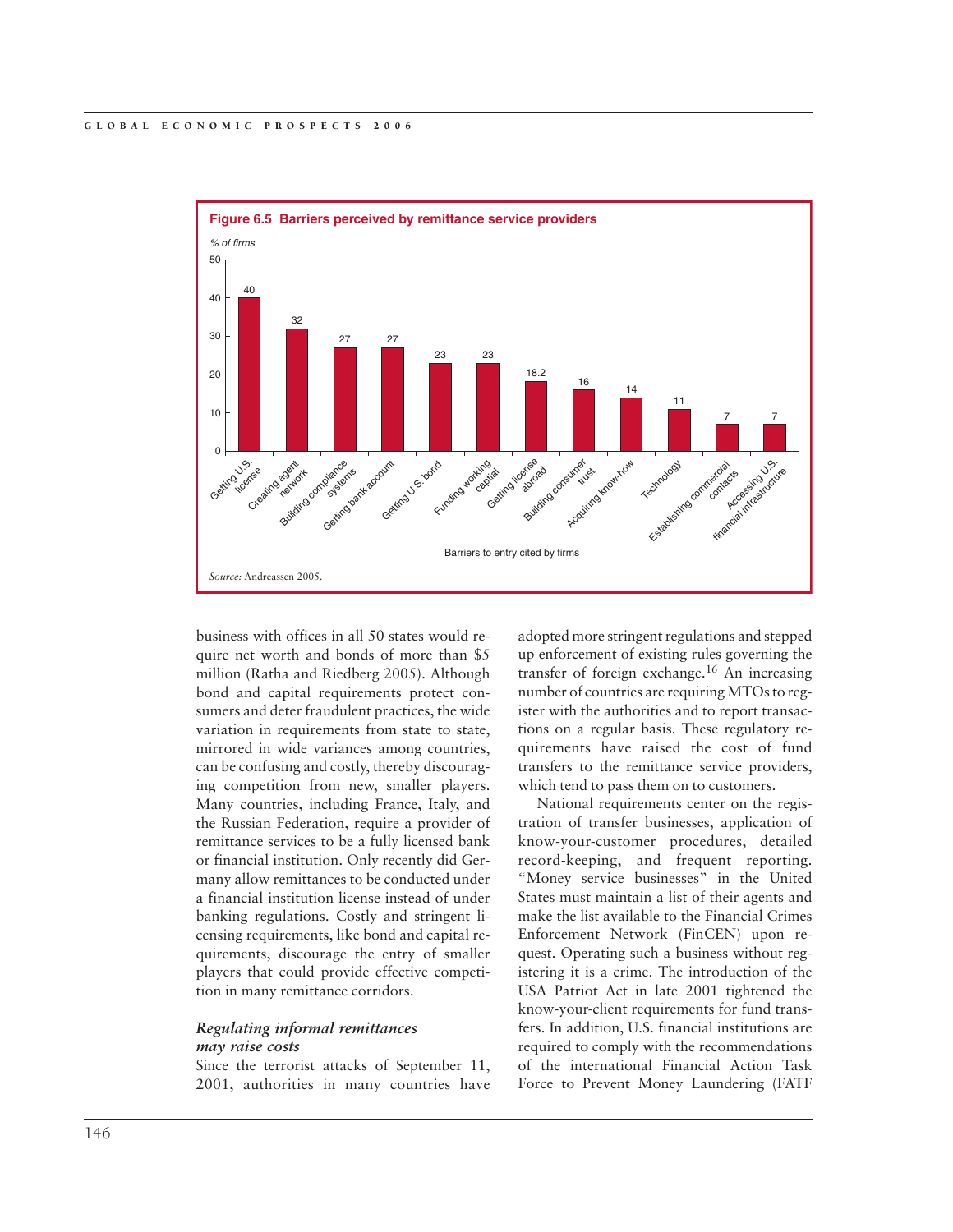2005), which are incorporated into U.S. regulations, and to comply with the sanctions list maintained by the Treasury Department's Office of Foreign Assets Control.

Since early 2005, correspondent bank accounts of hundreds of money service businesses in the United States have been closed by banks for fear that they may be targeted by authorities for servicing customers regarded as "highrisk." The wave of closures can be traced to a June 2004 notice from the Office of the Comptroller of Currency that "[s]ome national banks also provide banking services to foreign [money service businesses], a line of business that can carry significant money laundering risks."17 Clear guidance on how to assess risks and spot suspicious activity is lacking.

Some argue that the users of informal remittance channels face a great risk of fraud and default. Requirements for bonds, capitalization, auditing, reporting, and disclosure can shield consumers from excessive fees, fraud, or other losses. At the same time, trust and self-regulation, characteristics of informal remittance networks such as *hawala, hundi, padala, fei chien,* and others, have proven effective in protecting customers against losses, although they are by no means immune to fraud. Moreover, their low cost, speed, reach, and convenience of informal door-to-door remittance services remain extremely competitive compared with the inefficiencies of formal operators (Ballard 2005; El Qorchi, Maimbo, and Wilson 2003; Maimbo and Passas 2005). Law enforcement cases from all continents show that formal and informal remittance channels are both susceptible to criminal abuse.<sup>18</sup>

The regulatory regime governing remittances must strike a balance between curbing money laundering, terrorist financing, and general financial abuse, and facilitating the flow of funds through efficient formal channels. Policies that encourage formal operators to imitate the best practices of informal transfer systems will benefit poor migrants. Strengthening the formal remittance infrastructure by offering the advantages of low cost, flexible hours, expanded reach and language, and increasing efforts to identify and regulate the unregulated sector, would effectively facilitate remittance flows while preserving their integrity.

### **Policies to reduce remittance costs**

Measures to reduce remittance costs should aim to improve the efficiency of remittance transactions by (a) enhancing market competition to reduce high profit margins; (b) helping remittance service providers' access to new payments technology; and (c) devising ways to encourage remitters to send larger amounts (table 6.5). As a way to enhance competition, governments can encourage postal systems and other state-owned distribution alternatives to open their networks to multiple MTO partnerships on a nonexclusive basis. In addition, they should avoid overregulation, excessive monitoring, or reporting requirements that could drive out smaller competitors that lack the economies of scale to absorb the cost of compliance.

Developing a shared network would be a powerful way to increase competition. Cooperation on infrastructure and competition in service provision would allow network benefits to accrue to the consumer.<sup>19</sup> The technology required to set up a paymentprocessing infrastructure with large capacity is no longer an expensive proposition. A functioning payment infrastructure could be extended to a new country at a minimal cost and in a matter of weeks.<sup>20</sup> There have been some attempts to set up shared networks in the remittance-source countries (for example, the United States–Mexico FedACH system, box 6.4). Also some governments in remittance-receiving countries have facilitated the establishment of payment networks that are shared by savings banks, credit unions, and microfinance institutions operating in poor and remote areas (for example, BANSEFI in Mexico<sup>21</sup> and Apex Link in Ghana). $22$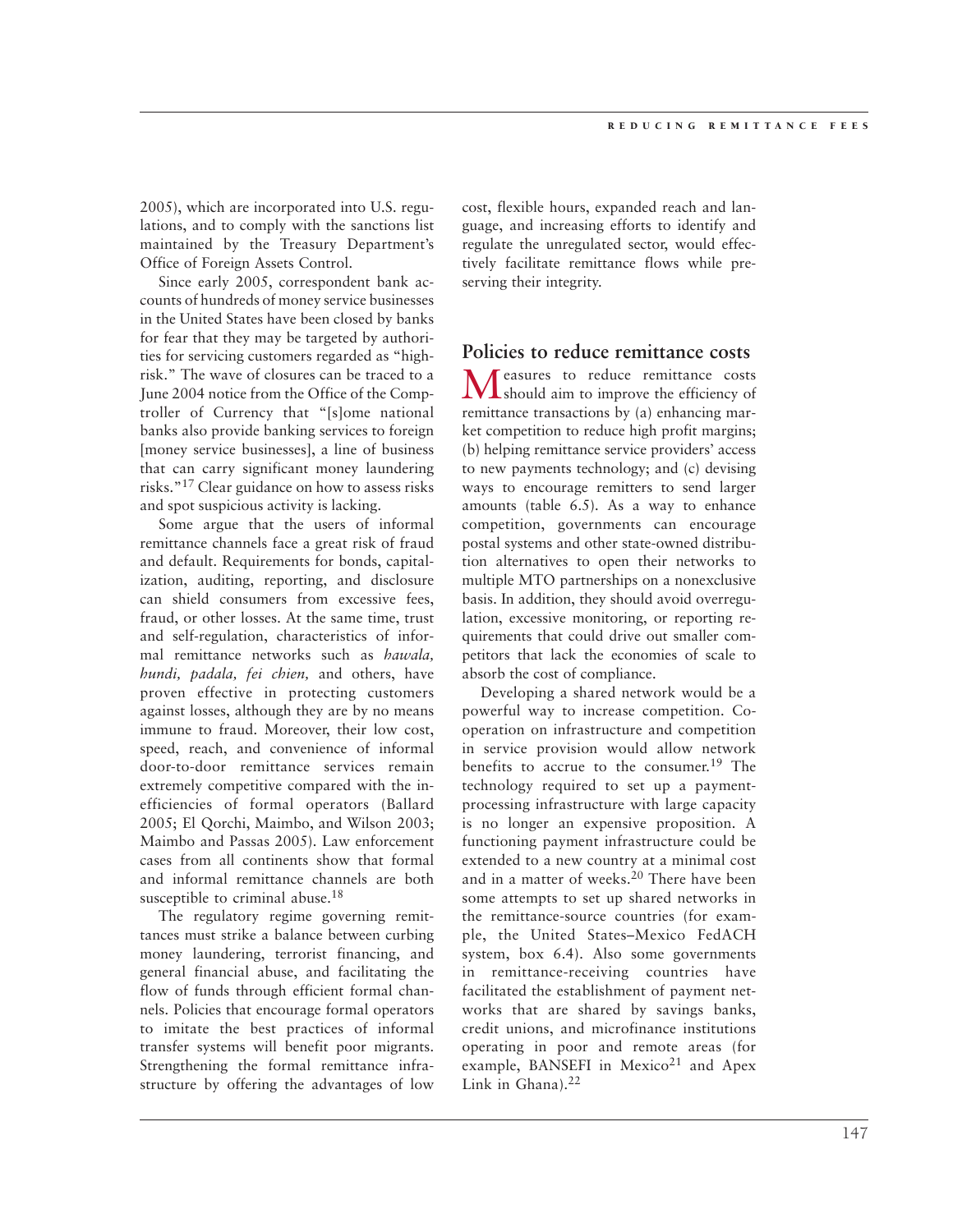#### **Table 6.5 Policies to reduce costs, regulate informal providers, and provide remittancelinked financial services**

|                                                                                            | Source<br>country | Recipient<br>country |
|--------------------------------------------------------------------------------------------|-------------------|----------------------|
| Reducing costs                                                                             |                   |                      |
| Increase competition                                                                       | X                 | X                    |
| Avoid exclusive arrangements                                                               | X                 | X                    |
| Harmonize regulation and capital<br>requirements (same policy for<br>all players)          | X                 |                      |
| Introduce and harmonize electronic<br>payment systems (card-based<br>products)             | X                 |                      |
| Improve data on corridors                                                                  | X                 | X                    |
| Voluntary code of conduct                                                                  | X                 | X                    |
| Bundling of transactions                                                                   | X                 | X                    |
| Regulating informal providers                                                              |                   |                      |
| Make formal sector operations<br>more convenient and<br>user friendly                      | X                 | X                    |
| Improve banking access                                                                     | X                 | X                    |
| Leveraging remittances                                                                     |                   |                      |
| Improve banking access                                                                     | X                 | X                    |
| Encourage microfinance institutions<br>and credit unions to provide<br>remittance services | X                 | X                    |

Another way to address the issue of high fees in the remittance industry would be to develop best-practice guidelines for remittance service providers. Several such guidelines have been issued by Credit Union National Association, Inter-American Development Bank, and World Savings Bank Institute, which urge service providerstodisclosefees,exchangerates,andthe time of delivery. At the end of 2004, the World Bank and the Bank for Committee on Payment and Settlement Systems (CPSS) set up a task force, with participation from the IMF, to develop voluntary principles for remittance service providers, regulators, and supervisors for improving transparency in the market (box  $6.5$ ).<sup>23</sup>

Such guidelines would have to be voluntary. Central banks generally are not willing to impose such guidelines or to cap remittance fees and foreign-exchange commissions. A recent survey (de Luna Martinez 2005) revealed that in only 9 of 40 countries—Brazil, Bulgaria, Indonesia, Pakistan, Philippines, Russian Federation, Thailand, Tunisia, and República Bolivariana de Venezuela24—did central banks even have the legal power to do so. All 40 central banks indicated that even if they had the power to limit fees, they would not do so, preferring to leave fee-setting to financial institutions in response to market competition.<sup>25</sup>

Raising consumer awareness through financial literacy efforts and publicizing information on costs (as Mexican authorities have done through the PROFECO initiative) will strengthen competition among remittance service providers. In April 2005, Britain's Department for International Development

# **Box 6.4 United States–Mexico FedACH**

United States–Mexico automated clearinghouse was created as part of the U.S.-Mexico Partnership for Prosperity to reduce the cost of sending remittances between the two countries. In 2002, the central banks of the United States and Mexico undertook a cooperative effort to link their automated clearinghouse (FedACH) systems. The cross-border service began operating in February 2004. Today, approximately 23,000 payments are sent from the United States to recipients in Mexico through this channel each month. The cost of a remittance transaction is just \$0.67; the exchange-rate spread is only 0.21 percent. Since July 2005, the cross-border

service has made funds available to a recipient on the first business day after a payment is originated.

But FedACH has not been as popular with the banking community as was expected. It suffered from some technical weaknesses—for example, insufficient coding flexibility for certain remittances. Also, major international banks that earn significant remittance fees from their own proprietary payment systems and from foreign-exchange commissions have been slow to join FedACH. And other cross-border ACHs between the United States and Canada and between the United States and Europe have had similar difficulty attracting participation from banks.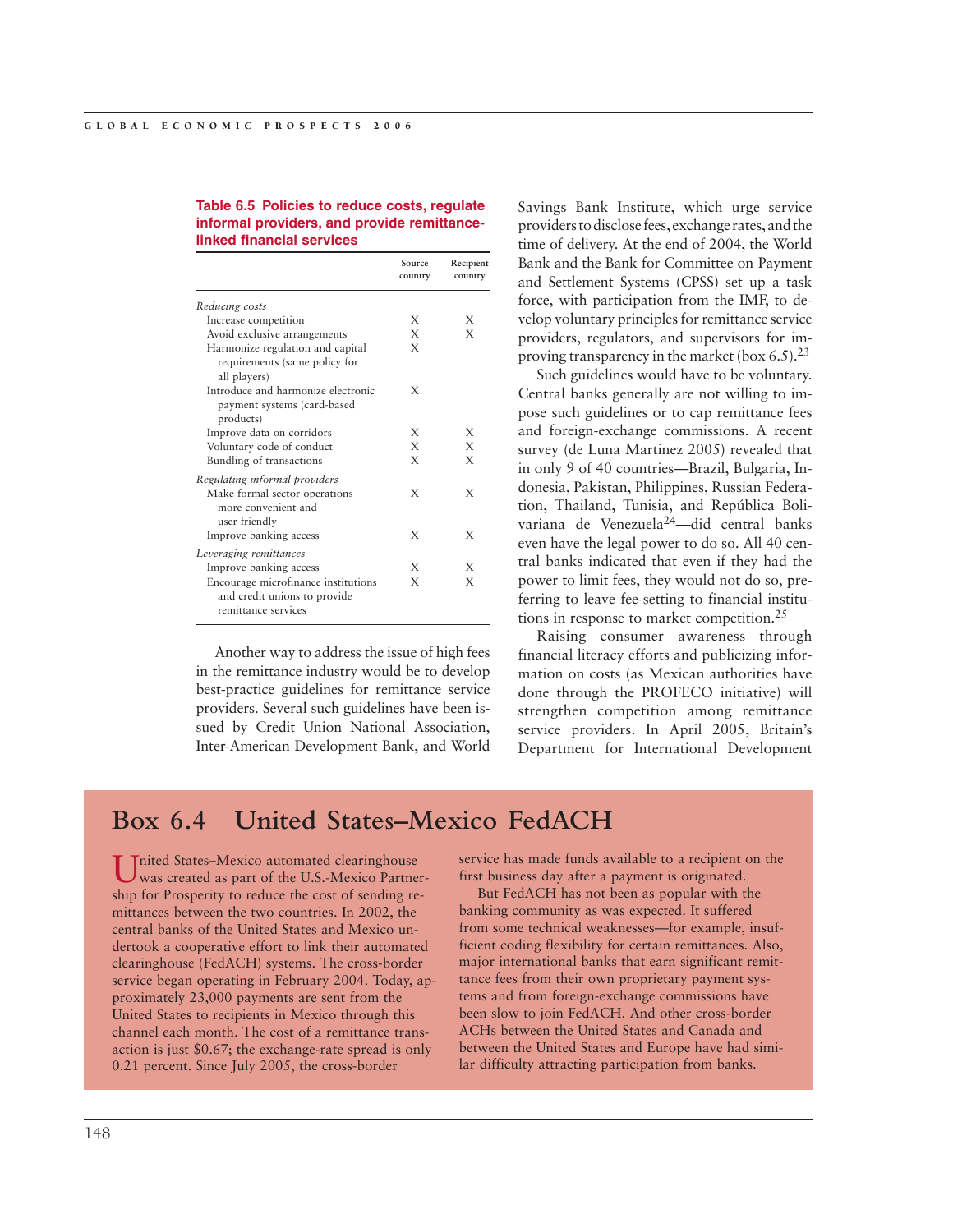# **Box 6.5 The World Bank/CPSS task force on general principles for international remittance systems**

At the end of 2004, the World Bank and the Bank for International Settlements' Committee for Payment and Settlement Systems (CPSS) convened a task force, with members from central banks of sending and receiving countries, international financial institutions, and development banks, to address the need for international policy coordination in remittance systems. The task force is expected to issue

general principles for international remittance systems in the first half of 2006. The purpose of the principles is to promote a sound, efficient, and competitive market in remittance services. The recommendations of the task force are expected to cover market environment, consumer protection and transparency, market infrastructure, and public policy.

(DFID) launched a website that provides information on remittance costs and options in several countries.<sup>26</sup>

Assisting remittance service providers to adopt new payment systems technology and instruments would help lower their service costs. Some technologically advanced methods of sending transfers already exist. Card-based instruments, such as stored value cards (similar to phone cards), credit cards, and debit cards, are now frequently used to send remittances to urban locations that have access to card-processing machines. Systems such as iKobo.com use the Internet to make remittances. PayPal and other services move money between virtual accounts, although they do not (yet) focus on immigrants' transfers. Similar technology has been adapted by an operator in the Philippines to send fast—and reportedly cheap—remittances using a cell phone (box 6.6).

### *Migrant workers need easier access to the formal financial system*

Improving migrant workers' access to banking services could reduce transaction costs, and at the same time, help to develop the financial system in the countries where remittances are received. Sending and receiving countries alike could support migrants' access to banking by providing them with the means to establish their identity.

In receiving countries, the factor that exerts the greatest effect on remittance costs (and on

the choice of remittance channel) is the reach of the remittance agent's distribution network. Recipients in rural areas underserved by banks may have to pay high costs for receiving remittances, especially through formal channels. Partnerships between remittance operators and institutions that have wide networks in rural areas (such as post offices) would help reduce such costs.27 In countries where residents are allowed to hold foreign currency deposits, permission to deliver remittances in U.S. dollars (or the same foreign currency sent by the remitter) would significantly reduce (if not eliminate) the exchange rate spread on remittances (as seen in the case of dollarized economies such as El Salvador).

### **Remittances and financial institutions**

Banks and smaller financial institutions, such as credit unions and microfinance institutions, can deliver convenient and possibly low-cost, remittance services in developing countries, especially in rural areas. In contrast to cash transactions, remittances channeled through bank accounts may encourage savings and enable a better match for savings and investment in the economy. Remittances, in turn, can be used to support business and consumer loans, insurance, and other financial products for remittance recipients.28 Some institutions are exploring ways to target remittances to specific uses such as school fees or medical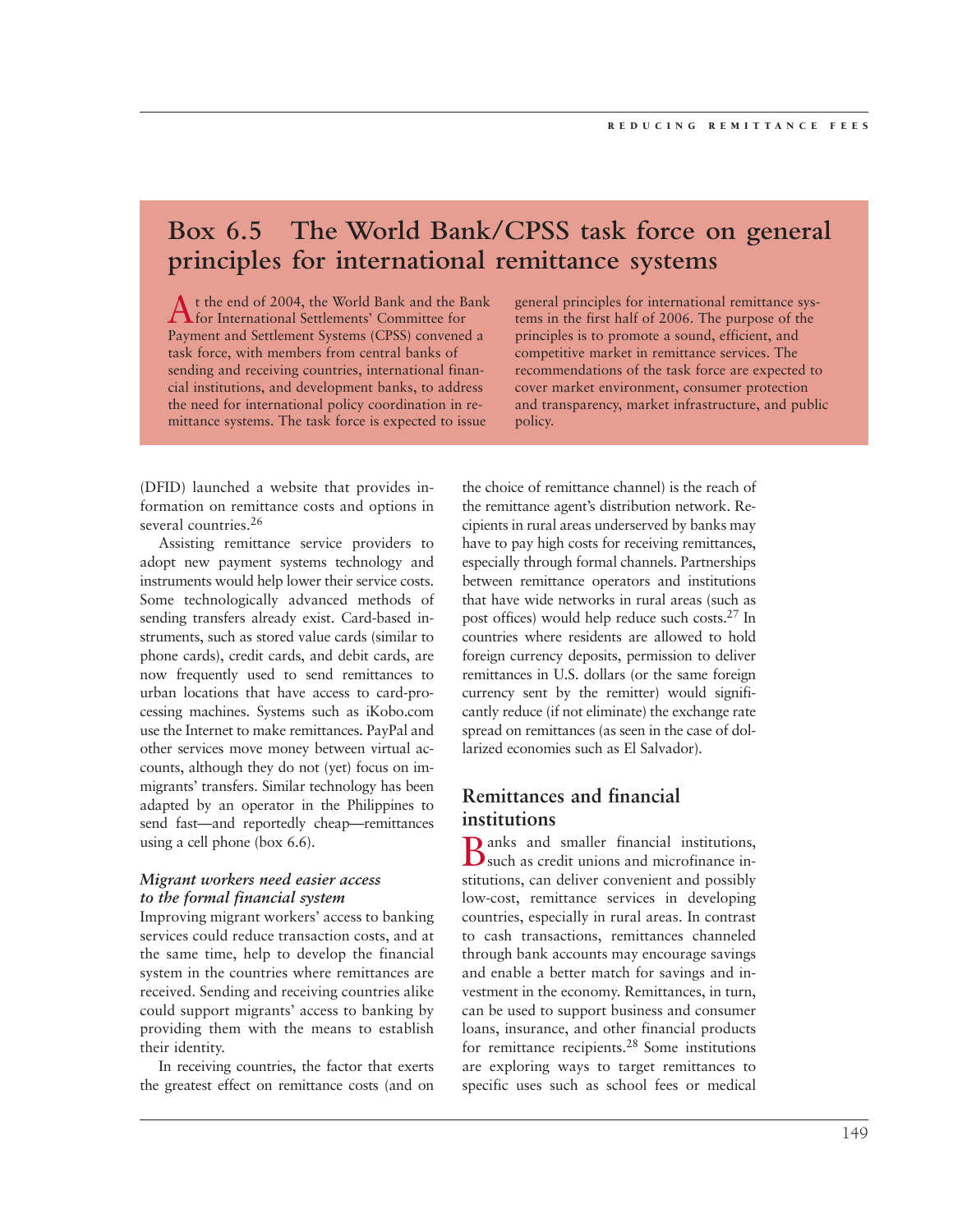# **Box 6.6 Smart's phone-based remittance system in the Philippines**

The largest mobile phone company in the Philip-pines, Smart Communications, has developed an innovative remittance system based on cell-phone text messaging. Cell phones are widespread in the Philippines, in use by at least 30 percent of the 84 million Filipinos. A standard Smart remittance works like this: A Filipino in Hong Kong, China, deposits money to be remitted with one of Smart's remittance partners, which then sends a text message to the beneficiary in the Philippines, informing him or her of the transfer. The remittance is credited into a Smart Money "electronic wallet" account by any Smart mobile customer. The money can be withdrawn from an ATM using the Smart Money cash card, which can also be used as a debit card for purchases. Smart's partners in the Philippines—among them McDonald's, SM malls, SeaOil gas stations, 7-Eleven

stores, and Tambunting pawn shops—will also pay out cash to Smart customers.

Smart has already formed remittance partnerships with Travelex Money Transfer; Forex International Hong Kong; Dollar America Exchange in California; CBN Grupo in Greece, Ireland, Japan, Spain, and the United Kingdom; New York Bay Remittance; and Banco de Oro Bank in Hong Kong, China.

The system's simplicity keeps fees down. Fees at origination vary from country to country. In Hong Kong, China, it is about \$2. In the Philippines, it is 1 percent plus the cost of the text message.

The Smart system also appears to be secure. The use of different PINs for the cell phone and the Smart account make it difficult for a thief to access the funds. An ID is required when collecting cash.

bills. Others are exploring insurance products, for example, to ensure a stable flow of income to the remittance beneficiary in the event that the sender suffers an income shock.

Credit unions in El Salvador, Guatemala, Honduras, Nicaragua, Mexico, and Jamaica that are members of the World Council of Credit Unions (WOCCU) encouraged WOCCU to establish the International Remittance Network (IRnet) in July 1999 to facilitate remittance flows from the United States to Latin America. That initiative has lowered remittance costs by raising customer awareness of remittance fees and by generating some competition in the remittance market. To send up to \$1,000, IRnet charges a flat \$10 much less than the fees charged by major MTOs. Besides fee income, IRnet institutions hope to use remittances to build relationships with customers. It is reported that 14–28 percent of nonmembers who visited WOCCUaffiliated credit unions to transfer funds eventually opened an account; 37 percent of credit union members saved a part of their remittance receipts (Grace 2005).

Smaller nonbank financial institutions face challenges in entering the remittance market because of regulatory constraints—such as licenses for transactions involving foreign exchange and access to national payment systems. For prudential reasons, access to payment and settlement systems is typically restricted to well-capitalized and well-established banking institutions. Microfinance institutions and smaller institutions generally must enter into corresponding banking relationships with commercial banks<sup>29</sup> and with international remittance providers (such as the IRnet or the major MTOs).

A survey of central banks found that 35 of 40 developing-country authorities were not enthusiastic about allowing small financial institutions to have access to clearing and settlement systems (de Luna Martinez 2005). Central banks appear to believe that most nonbank financial institutions in developing countries lack the technological infrastructure required to participate directly in clearing and settlement systems. Also, central banks believe that giving nonbank financial institutions direct access to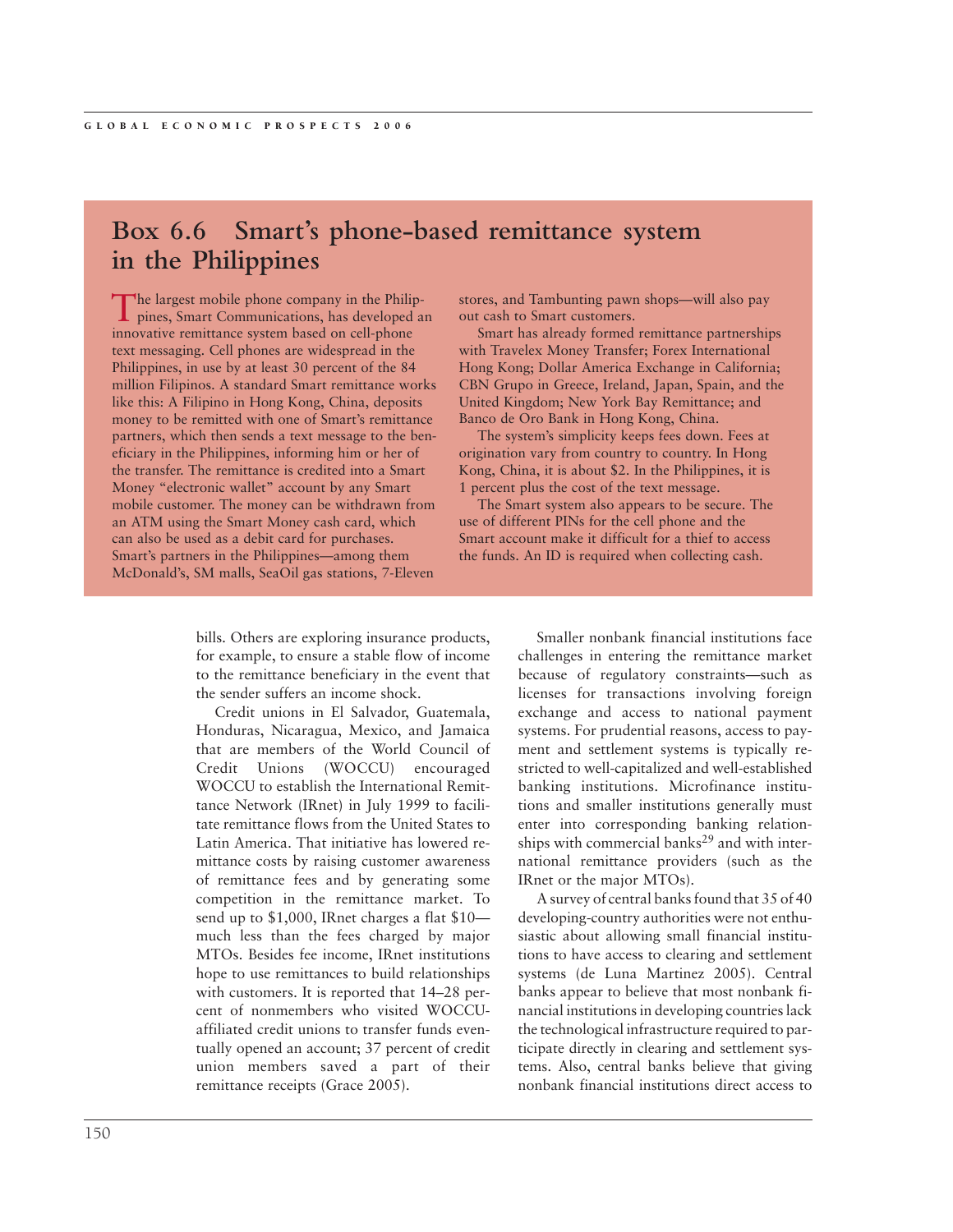central banks' clearing and settlement systems may not help reduce the remittance fees charged by those institutions. According to the survey, only five countries—Azerbaijan, Belarus, Bolivia, Philippines, and Thailand—are contemplating granting access for clearing and settlement systems to a few large nonbank financial institutions (mostly post offices).

Even if microfinance institutions were to offer remittance services, they might face restrictions on taking deposits and offering loan and insurance services, again for prudential reasons. Given these constraints, sources of funds for such institutions tend to be expensive and their capacity to offer financial products limited.

### **Annex 6A.1 A stylized remittance transaction—structure, players, instruments**

Atypical remittance transaction takes place in three steps: (1) initiation of remittances

by a migrant sender using a sending agent, (2) exchange of information and settlement of funds, and (3) delivery of remittances to the beneficiary. In step 1, the migrant sender pays the principal amount of the remittance to the sending agent using cash, check, money order, credit card, debit card, or a debit instruction sent by e-mail, phone, or Internet. In step 2, the sending agency—which may be an MTO, bank, or other financial institution, money changer, or merchant (gas station, grocery store)—then instructs its agent in the recipient's country to deliver the remittance. In step 3, the paying agent makes the payment to the beneficiary. In most cases, there is no realtime fund transfer; instead, the balance owed by the sending agent to the paying agent is settled periodically according to a mutually agreed schedule. Settlement usually occurs through commercial banks acting through the national clearing and settlement system. A portion of informal remittances is settled through goods trade.

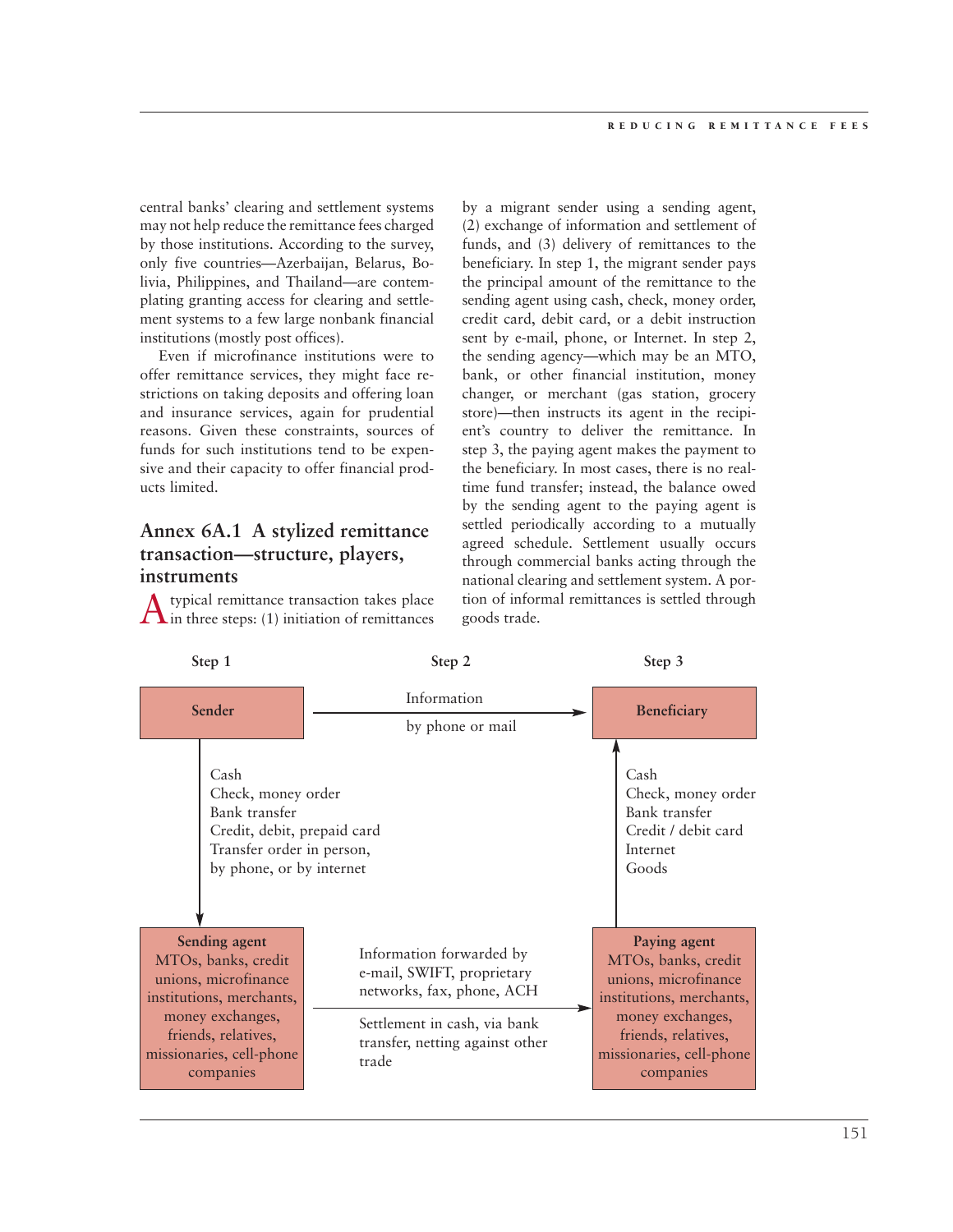| Country                             | Net worth $(\$)$                                                                                                                                                                                            | Audited<br>financials<br>required? | Bond                                                                                                                                                                                                                                                                                                                      | Comment                                                                                                                        |
|-------------------------------------|-------------------------------------------------------------------------------------------------------------------------------------------------------------------------------------------------------------|------------------------------------|---------------------------------------------------------------------------------------------------------------------------------------------------------------------------------------------------------------------------------------------------------------------------------------------------------------------------|--------------------------------------------------------------------------------------------------------------------------------|
| United States <sup>27</sup>         |                                                                                                                                                                                                             |                                    |                                                                                                                                                                                                                                                                                                                           |                                                                                                                                |
| California                          | Min. \$500,000 in equity                                                                                                                                                                                    | If available                       | Discretionary depending on size<br>of business. Min. \$200,000.                                                                                                                                                                                                                                                           | Fee \$5,000 plus \$50 per<br>agent                                                                                             |
| Florida                             | 100,000 plus \$50,000 per<br>location up to \$500,000                                                                                                                                                       | Yes                                | 1% of annual turnover, max<br>\$250,000; can be set at<br>\$500,000 in exceptional<br>circumstances; may be waived<br>upon request                                                                                                                                                                                        | Application fee \$500 plus<br>\$50 per agent; renewal<br>\$1,000 plus \$50 per<br>agent up to \$20,000.                        |
| Illinois                            | Depending on locations:<br>$1 = $35,000$<br>$25+$ = \$500,000                                                                                                                                               | Yes                                | Greater of \$100,000 or the<br>average daily outstanding for<br>12 months, maximum<br>\$2,000,000                                                                                                                                                                                                                         | Fee \$100<br>Licensing $+$ \$100<br>\$10 per location; \$100<br>renewal                                                        |
| Massachusetts                       | None                                                                                                                                                                                                        | $\rm No$                           | $$50,000$ (or 2x amount of<br>outstanding transactions)                                                                                                                                                                                                                                                                   | Fee \$250                                                                                                                      |
| New Jersey                          | $(1)$ Min. \$100,000 plus<br>\$25,000 per location (or<br>agent) in NJ up to<br>\$1,000,000<br>$(2)$ \$50,000 for foreign<br>money transmitter plus<br>\$10,000 per location (or<br>agent) up to $$400,000$ |                                    | $(1)$ Not less than \$100,000 and<br>not more than \$1,000,000<br>(2) Foreign remitters: depending<br>on business volume, \$25,000<br>to \$100,000; commissioner<br>may require up to \$900,000<br>In general: investments not less<br>than outstanding payment<br>instruments; this can be<br>waived by the commissioner | Application fee \$1,000<br>Licensing fee up to<br>\$4,000<br>Biennial fee \$25 per<br>location up to max. of<br>\$5,000        |
| New York                            | Liquidity equivalent to<br>outstanding payments                                                                                                                                                             | Yes,<br>2 years                    | \$500,000 unless the<br>superintendent lowers the<br>amount                                                                                                                                                                                                                                                               | Fee \$500<br>Licensing $+$ \$1,000<br>investigation.                                                                           |
| Pennsylvania                        | \$500,000                                                                                                                                                                                                   |                                    | \$1,000,000                                                                                                                                                                                                                                                                                                               | Application fee \$1,000<br>Renewal fee \$300                                                                                   |
| Texas                               | \$25,000 per location up to<br>\$1,000,000                                                                                                                                                                  | Yes                                | \$100,000 for first location,<br>\$50,000 for each additional,<br>max. \$400,000                                                                                                                                                                                                                                          | Fee $$500$ licensing $+$<br>\$2,500 investigation<br>fee                                                                       |
| Virginia                            | \$100,000-\$1,000,000 as<br>determined by the<br>commission                                                                                                                                                 |                                    | \$25,000-\$1,000,000 as<br>determined by the commission                                                                                                                                                                                                                                                                   | Licensing fee \$500<br>Renewal fee \$750                                                                                       |
| Wisconsin                           | "Suitable to conduct<br>business"<br>Should not be lower than<br>\$10,000                                                                                                                                   | $\rm No$                           | $$10,000$ for 1st location +<br>\$5,000 for each additional<br>Max. \$300,000                                                                                                                                                                                                                                             | Fee \$500 license (annual)<br>+ \$300 investigation<br>+ \$5 per location<br>(annual)                                          |
| Canada                              | None                                                                                                                                                                                                        | $\rm No$                           | None                                                                                                                                                                                                                                                                                                                      | Reporting threshold:<br>Can\$3,000<br>STR and CTR above<br>Can\$10,000                                                         |
| France                              | Min. €2,400,000<br>plus capital to cover first<br>year's expenses                                                                                                                                           | Yes,<br>3 years                    | None                                                                                                                                                                                                                                                                                                                      | Full bank license;<br>the ownership<br>structure must be<br>adequate<br>AML procedures<br>scrutinized                          |
| Germany<br>(federal<br>legislation) | €125,000 capital<br>Net worth must be<br>sufficient to cover<br>exposures                                                                                                                                   | Yes                                | None                                                                                                                                                                                                                                                                                                                      | Reporting threshold:<br>€2,500<br>STR; AML laws must be<br>followed; 2 managing<br>directors must have<br>suitable backgrounds |

### **Annex 6A.2 Licensing and registration requirements for remittance service providers**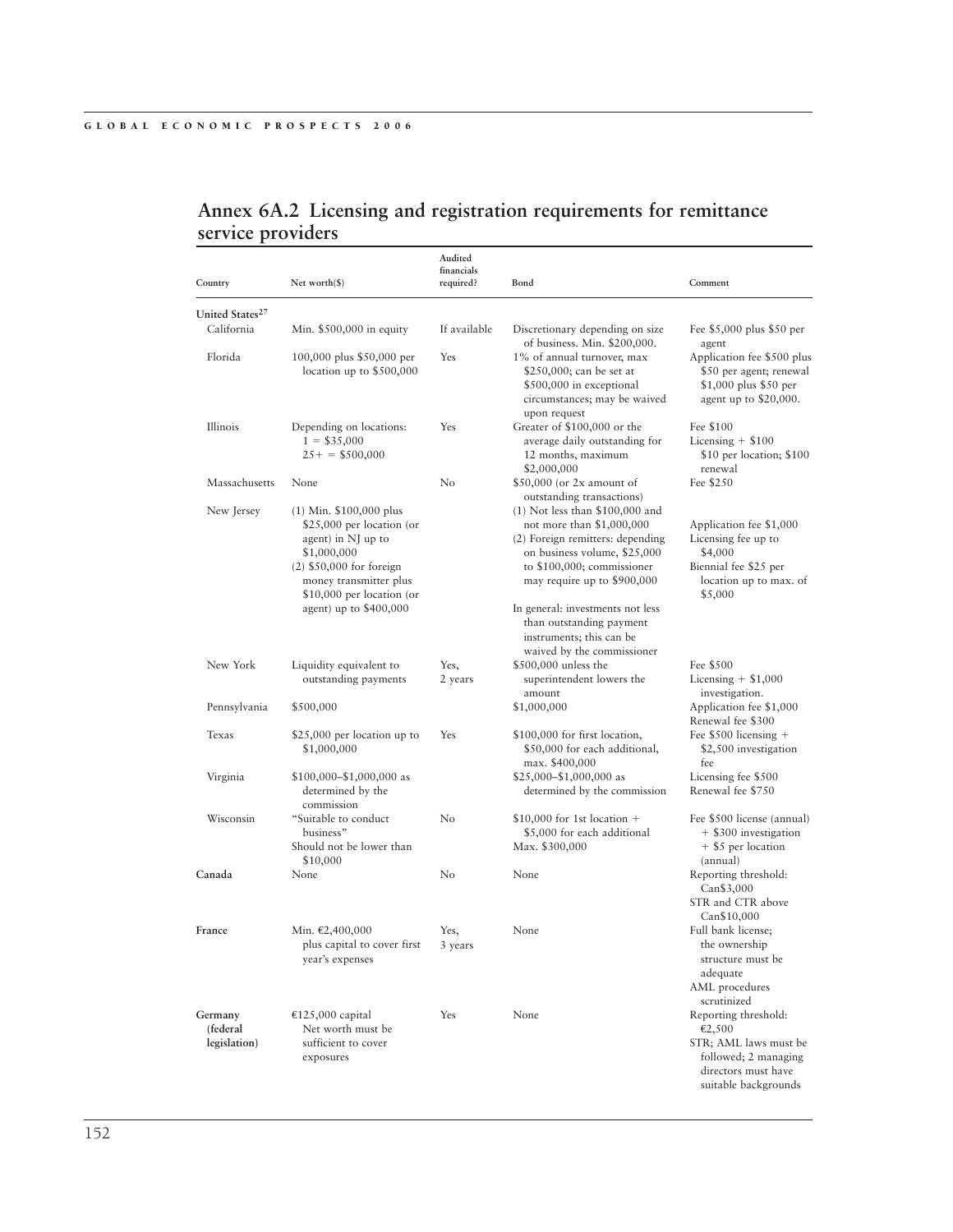| Country        | Net worth $(S)$ | Audited<br>financials<br>required? | Bond | Comment                                                                                                                                            |
|----------------|-----------------|------------------------------------|------|----------------------------------------------------------------------------------------------------------------------------------------------------|
| Italy          | €750,000        | <b>Yes</b>                         | None | Reporting threshold:<br>€12,500                                                                                                                    |
|                |                 |                                    |      | STR; the license is only<br>required by the service<br>provider, not by his<br>agents                                                              |
| United Kingdom | None            | N <sub>0</sub>                     | None | Register normal business;<br>Moneys may not be held<br>for more than 3 days, as<br>a bank license (deposits)<br>would be required in<br>this event |

### **Annex 6A.2** *(continued)*

*Source:* For United States, www.rubinsanchez.com; Canadian Bankers Association; French Central Bank, Banque de France, Comité des Etablissements de Crédit et des Entreprises, d'Investissement (CECEI), Committee for Credit Institutions and Investment Companies; German Financial Supervisory Board, Bundesanstalt für Finanzdienstleistungsaufsicht; Italian Law 106; Bank of England. Note: Licensing and registering approaches may differ. See FATF Typologies Report (FATF 2005). STR = suspicious transaction report; CTR = currency transaction report; SAR = suspicious activity report; AML = anti-money laundering.

## **Annex 6A.3 A brief history of some remittance service providers**

This annex describes the historical role<br>of three key providers of remittance services—Western Union, MoneyGram, and Bank of America. The intention is to shed light on their business strategies.

### *Western Union*

Western Union descended from the New York and Mississippi Valley Printing Telegraph Company, originally formed by a group of businessmen in Rochester, New York, in 1851. The Western Union Telegraph Company was subsequently formed in 1956 following the acquisition of several competing telegraph systems. Having completed the first transcontinental telegraph line by 1861, the telegram network started providing the Western Union Money Transfer service nationally by 1871.

Historically, Western Union has been involved in a wide range of telecom and other products. These included introducing the New York Stock Exchange stock ticker in 1866, offering a nationwide standard time, introducing teletypewriters in 1923, offering the

first intercity fax service, and launching the telex. It also launched the first domestic communications satellite, Westar I in 1974.<sup>30</sup> Today, Western Union is primarily a remittance company.

Western Union has always followed the strategy of developing its own proprietary products. For money transfers, Western Union has developed its own software and network of exclusive agents. It has been able to develop this network by being the first truly global remittance company. Currently its network comprises slightly more than 220,000 locations in about  $195<sup>31</sup>$  countries (including the network of its subsidiary Orlandi Valuti). The growth rates in Western Union's international remittance transactions (excluding Mexico) were 32 percent, 25 percent and 24 percent for the years 2002, 2003, and 2004, respectively.

### *MoneyGram*

The MoneyGram money transfer service was started in 1988 by Integrated Payment Service, a U.S.–based division of First Data Corporation (FDC), a data processing company owned by American Express at the time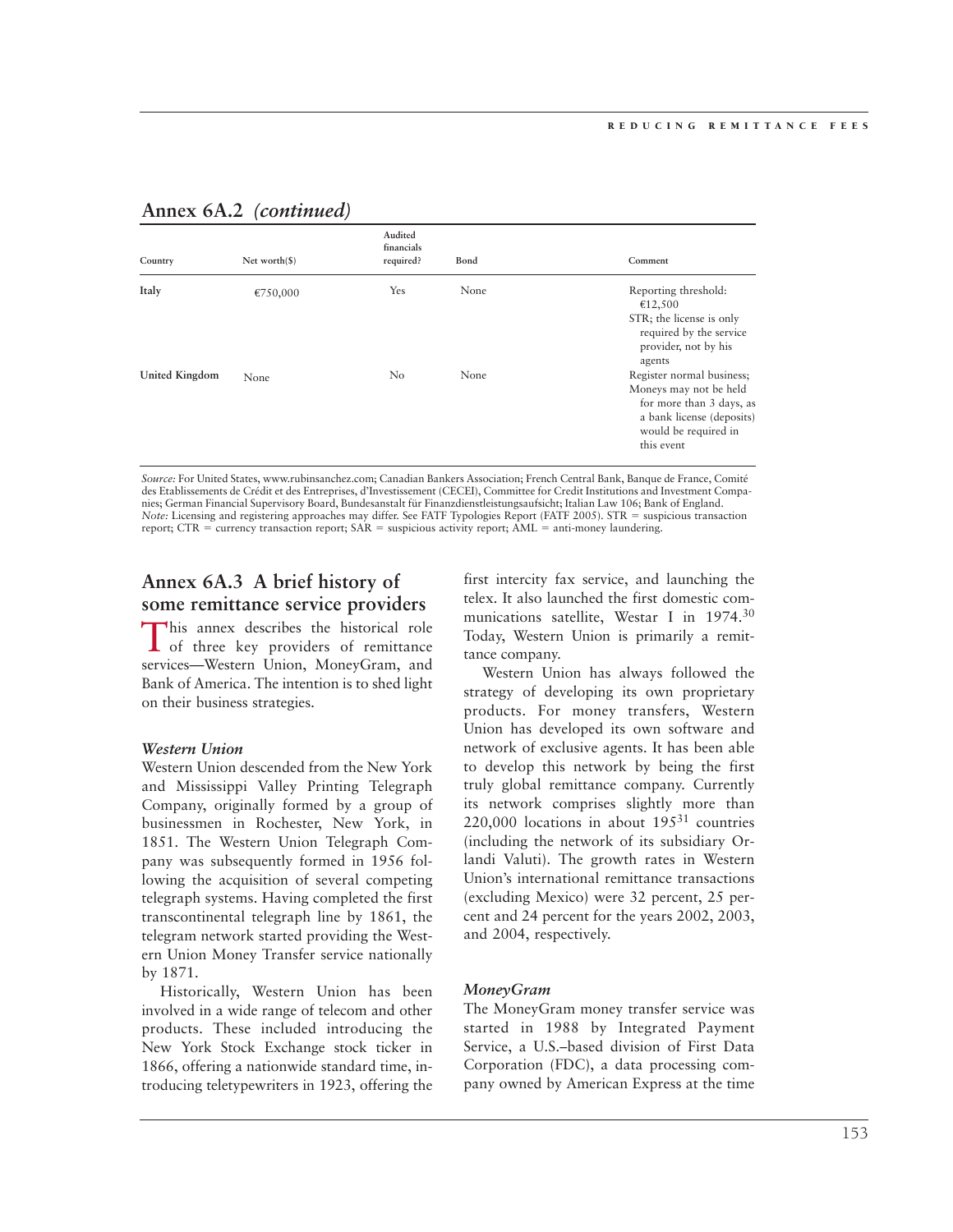of inception.<sup>32</sup> FDC divested its MoneyGram operation in December 1996 through an initial public offering of its common stock to comply with the company's agreement with the Federal Trade Commission as part of a merger with FFMC.

In 1998, Travelers Express, a division of Viad Corp. acquired MoneyGram. On June 30, 2004, the Travelers Express business was spun off from Viad Corp.,  $33$  and became an independently traded company called Money-Gram International, Inc. Travelers Express and MoneyGram Payment Systems, Inc. continue as operating companies under this new corporate umbrella.

Whereas Western Union insists on a strategy of exclusive partnership with its agents, MoneyGram allows its agents to represent other remittance companies as well, as shown by its partnership with the World Council of Credit Unions and Bancomer Transfer Services.

#### *Bank of America*

Bank of America (BoA) was established in 1929 as an outgrowth of the merger between the Bank of Italy and the Bank of America, Los Angeles. California became the fastestgrowing state after World War II, with the highest use of checking accounts. To cope with the transaction volume, the bank invested heavily in information technology and is generally credited, together with GE and SRI, with inventing modern centralized bank operations; BoA has a number of financial transaction processing technologies, such as automatic check processing, account numbers, and Magnetic Ink Character Recognition (MICR), and, based on these technologies, credit cards linked directly to individual bank accounts. Because of the efficiency of these technologies, BoA had significantly lower administrative costs than other banks and was able to expand further, until it was the world's largest bank by the early 1970s.

In 1959, BoA invented the bank credit card, the BankAmericard, which changed its name to VISA in 1975. A consortium of

other California banks founded Master Charge (now MasterCard) in order to compete with the BankAmericard.

BoA offers remittance services along with regular savings and loan products to its customers. It has a banking relationship with 44 percent of all Hispanic households; it opened more than 1 million checking accounts for Hispanic customers in 2004. The bank offers remittances under the SafeSend brand to its customers wishing to send money to Mexico. In early 2005, it announced that it would eliminate the \$10 transfer fee for all checking account holders for remittances from the United States to Mexico to attract new business from migrant customers.

### **Notes**

1. Western Union reports an average fee of 6–8 percent and an additional foreign exchange spread of 2 percent on its global remittance services. The average size of a Western Union remittance (covering personal remittances as well as small business-to-business remittances), however, is around \$700, much higher than the average transaction size (under \$200 reported in household surveys of migrants by, for example, a Pew Hispanic Center study on Mexican migrants in the United States and a Genesis Analytics study on South Africa). A World Bank survey of African diaspora in Belgium found that the average monthly remittances were 154 euros in the case of Senegalese migrants, 126 euros for Nigerian migrants, and only 78 euros for Congolese migrants.

2. For example, if a Brazilian bank received remittances on October 11, 2004, delayed payment to the beneficiary for two weeks, and invested the funds in the overnight money market, it would earn a float of 2.85 percent (IOM 2005). Humphrey, Keppler and Montes-Negret (1997) note widespread use of floats by banks, especially in the Russian Federation.

3. Some banks have announced even more aggressive price cuts recently. Bank of America, for example, eliminated fees for United States–Mexico remittances, to attract customers from the Mexican migrant community. Banks have also been providing free remittance services in some other corridors as well. It is worth noting, however, that there are hidden fees—account maintenance fees, minimum balance requirements, taxes on interest income—involved in such transactions besides the cross-selling of loan and deposit products.

4. According to the Piper Jaffray *Global Money Transfer Report* (2005), Western Union has said that it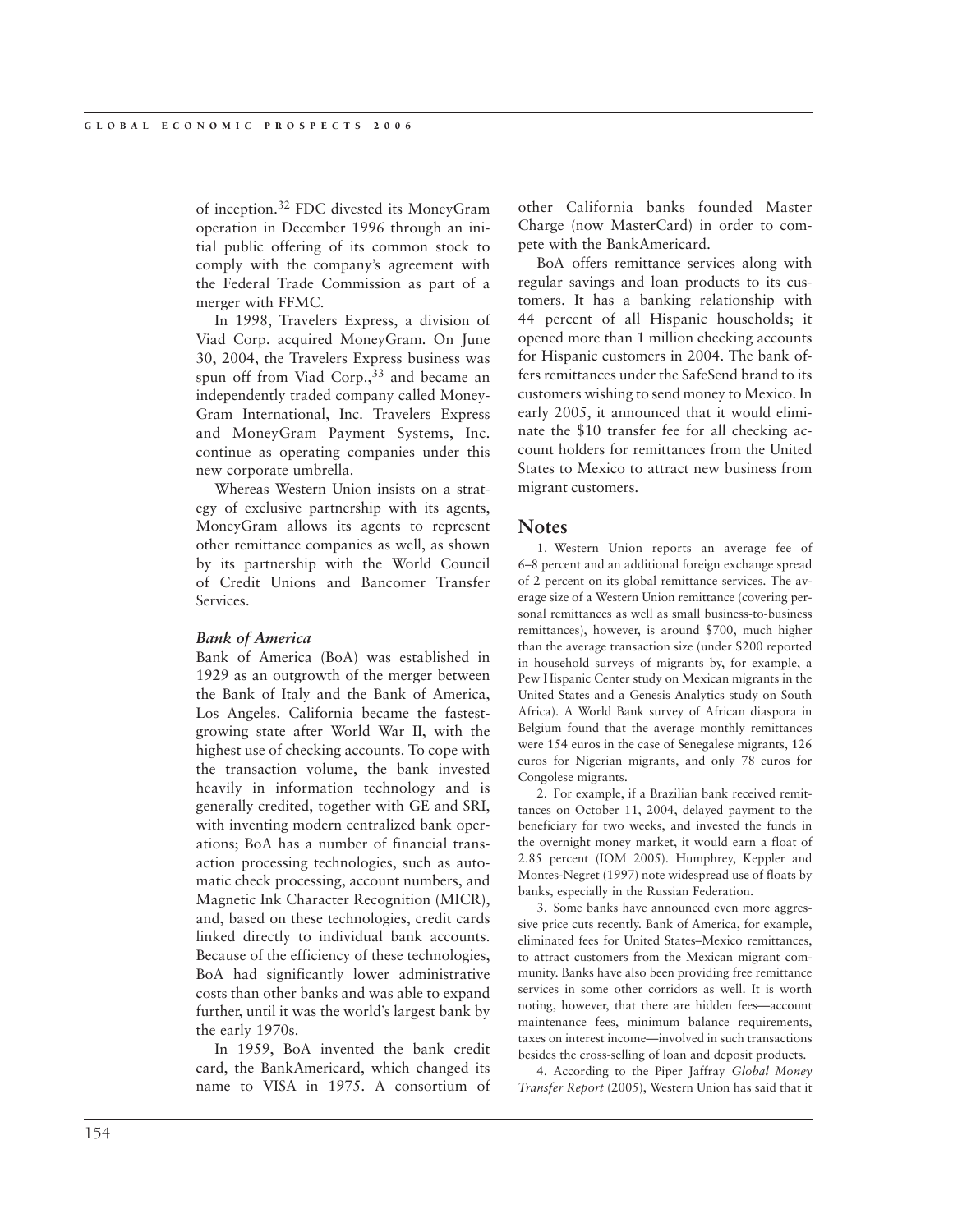can add a new agency for \$1,000–\$1,500 (the cost of setup, terminal, software, and training), while Dolex requires \$12,000–\$15,000 to establish a new branch.

5. In the case of banking institutions (also gas stations and grocery stores), remittance services may be cross-subsidized by other product lines, which renders remittance costs hard to determine.

6. The leading MTOs are Western Union, with a reported 13 percent market share, and MoneyGram, with a 3 percent market share. Vigo and Dolex are the third and fourth largest MTOs, respectively, with about a 2 percent combined market share. See Aite (2005) for their U.S. market shares.

7. Western Union has sustained high margins by taking the initiative to enter underserved markets, building a strong distribution network, and leveraging its brand name. Overall, the company has provided remittance services to millions of individuals in previously underserved markets.

8. This methodology is similar to that suggested by Humphrey, Keppler, and Montes-Negret (1997) for pricing payment services. These calculations do not include the costs of advertising and security.

9. This analysis is less conclusive with respect to the sensitivity of remitters to exchange-rate commissions. Migrants do have fairly accurate knowledge of the exchange rate used by their remittance operator, but they may be less informed about the premium involved in this rate. The estimate of cost-elasticity from the New Zealand study is based on responses from a small random sample of new Tongan migrants to questions about how they would react to a potential change in costs. It was not based on actual reactions.

10. This example assumes no change in the exchange rate.

11. There is no standard definition of a retail payment. Here it is defined as a transaction originated by, or payable to, an individual, the counterparty being an individual, a firm, or a government agency. It also includes frequent, small-value business-to-business payments. See also BIS (1999).

12. As measured by the International Country Risk Guide, credit risk is based on foreign debt as a percentage of GDP, foreign debt service as a percentage of exports of goods and services, current account as a percentage of goods and services, the import cover of international reserves, and exchange-rate stability.

13. The regression that generated these results is based on remittance fees from a single large MTO, so the results are not representative of costs in the remittance industry as a whole. Also the low  $\mathbb{R}^2$  suggests that the regression does not fully explain the cost structure.

14. The remittance price estimates provided by Western Union and MoneyGram on their Web sites often differ from the actual transfer fees. For this study,

we gathered remittance price data by visiting Western Union and MoneyGram agents in Washington, New York, Brussels, Paris, London, and Singapore and by calling agents in other cities in various parts of the world. At various points, seven individuals were collecting remittance fee data in various corridors (for example, North America to Latin America and Asia, the EU to Africa and South Asia, the Gulf to South Asia, Eastern Europe to Central Asia, and East Asia to Southeast Asia). We collected daily foreign exchange data (for Western Union transfers to a broad range of countries from the United States and the United Kingdom and for Moneygram transfers from the United States to the same countries) on four consecutive business days in early June and calculated the FX spread by comparing these data to the exchange rates quoted on Bloomberg.

15. Lack of competition has been a persistent problem in this industry. In December 1996, MoneyGram was spun off from First Data Corporation, the holding company of Western Union, as part of an agreement with the U.S. Fair Trade Commission. See the annex for a history of remittance service providers.

16. In July 2005, the European Commission proposed that banks in the European Union be required to register the name, address, and bank account of anyone making an international money transfer. The requirements, which the commission hopes will come into force in January 2007, are the latest EU response to terrorism following the bombings in London on July 7, 2005.

17. OCC Advisory Letter 2004-7, www.occ.treas. gov/ftp/advisory/2004-7.doc.

18. Abuses include money laundering, the transfer of corrupt payments, payment of human smuggling fees, tax evasion, customs offenses, violations of currency controls, subsidy frauds, smuggling, illegal arms sales, and funding of terrorism. International trade is subject to many of the same abuses, but it is widely recognized that efforts to curb them must not interfere unduly with vital trade.

19. This is easier said than done, however, because major remittance service providers that have invested in their own proprietary networks and used them to expand their market share may not willingly share them. Furthermore, even if a shared network were developed with public funding, it may not easily gain participation by key banks and financial institutions (box 6.4). Federal Reserve Bank (2004, pp. 33–37) lists major proprietary payment networks.

20. Visa reported that in 2004 it set up a Visanet system in Iraq within eight weeks and for less than \$200,000 (Brocklehurst 2004).

21. BANSEFI has a commercial alliance (L@Red de la Gente) with 62 regulated saving banks and MFIs operating mostly in areas where commercial banks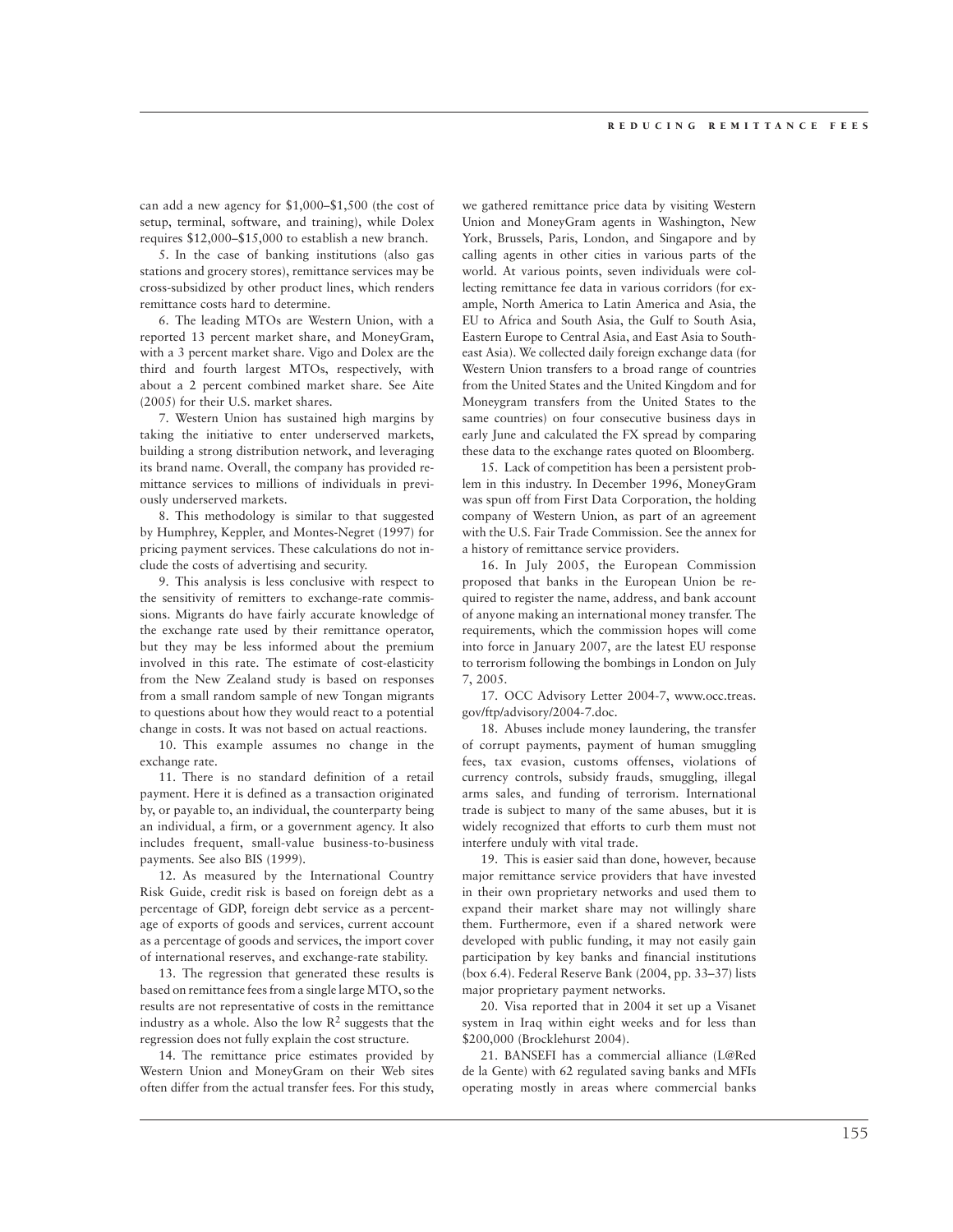have no presence. This network provides a common platform for collecting and distributing financial products; for example, it facilitates migrant remittances as well as government transfers for pension and social and education programs, and it offers savings accounts and mortgage and consumer loans, small business lending, and health insurance products to the poor. Its IT network is aimed at offering the advantage of scale economies to its members.

22. Apex Bank in Ghana was set up (with support from the government and the World Bank) to provide banking services in rural areas. The Apex Bank has developed Apex Link, a domestic funds-transfer scheme among 75 rural and community banks. The Apex Bank is also collaborating with some financial institutions for the payment of foreign inwards remittances through the rural and community banks to beneficiaries in the rural areas.

23. The International Remittance Protection Act proposed by U.S. senator Paul Sarbanes in September 2004 marks an effort to improve disclosure of fees and exchange-rate commissions in remittance transactions.

24. In the European Union, the fees that financial institutions charge their customers for money transfers between EU countries cannot be higher than the fees charged for domestic money transfers.

25. In some cases, consumer rights legislation has enabled customers to challenge price gouging. In 2002, Western Union paid \$30 million to settle two classaction suits stemming from its use of different exchange rates for converting remittances than the rates it received in the international money market (Aite 2005).

26. The related websites are www.profeco.gob.mx and www.sendmoneyhome.org.

27. For example, BANSEFI and Apex Link (as mentioned earlier).

28. This correspondent banking relationship between MTOs and some commercial banks, which had been working smoothly for a long time, came under pressure recently because of a misunderstanding of the know-your-customer rules. More than 300 small MTOs that collected remittances and then wired them through a correspondent bank were told in February 2005 that such transfers were no longer permitted. On March 30, 2005, FinCEN, FDIC, the Federal Reserve, and the Office of the Comptroller of Currency issued a joint statement that such transactions were indeed legitimate.

29. Source: www.rubinsanchez.com, representing the legislations for the different states of the United **States** 

30. Historical data on Western Union from www.westernunionalumni.com/history.htm.

31. PR Newswire, February 1, 2005.

32. See www.sec.gov/divisions/investment/ noaction/firstdata011304.htm. In 1992, AmEx and First Data completed an initial public offering that resulted in approximately 40 percent of the common shares of First Data being held by the public. Over the next five years, AmEx sold its remaining shares to third parties, and by 1997 AmEx had no reportable ownership interest in First Data.

33. Source: www.MoneyGram.com.

### **References**

- Aite Group. 2005. "Consumer Money Transfers: Powering Global Remittances." www.aitegroup.com.
- Andreassen, Ole. 2005. "Remittance Service Providers in the United States: How Remittance Firms Operate and How They Perceive Their Business Environment?" Unpublished paper. Washington, DC: World Bank.
- Bakija, Jon M., William G. Gale, and Joel B. Slemrod. 2003. "Charitable Bequests and Taxes on Inheritances and Estates: Aggregate Evidence from across States and Time." *American Economic Review Papers and Proceedings* 93(2): 366–70.
- Ballard, Roger. 2005. "System-Security in Hawala Networks: An Analysis of the Operational Dynamics of Contemporary Developments." Unpublished paper. Centre for Applied South Asian Studies, University of Manchester.
- BIS (Bank for International Settlements). 1999. "Retail Payments in Selected Countries: A Comparative Study." Committee on Payment and Settlement Systems, Basel.
- Brocklehurst, Stuart. 2004. "Sending It Home: How a Card Payment System Can Facilitate Remittances to Help Developing Economies." Presentation at Barcelona Forum 2004–HMI World Congress, September 1–5, Barcelona. www.mhicongress.org/.
- Cordes, Joseph. 2001. "The Cost of Giving: How Do Changes in Tax Deductions Affect Charitable Giving?" Emerging Issues in Philanthropy Seminar Series, Urban Institute, Washington, DC. www. urban.org/UploadedPDF/philanthropy\_ 2.pdf.
- de Luna Martinez, Jose. 2005. "Workers' Remittances to Developing Countries: A Survey with Central Banks on Selected Public Policy Issues." Policy Research Working Paper 3638. World Bank.
- DFID (Department for International Development). 2005. "Sending Money Home? A Survey of Remittance Products and Services in the United Kingdom." London. www.sendmoneyhome.org.
- El Qorchi, M., S. Maimbo, and J. Wilson. 2003. "Informal Funds Transfer Systems: An Analysis of